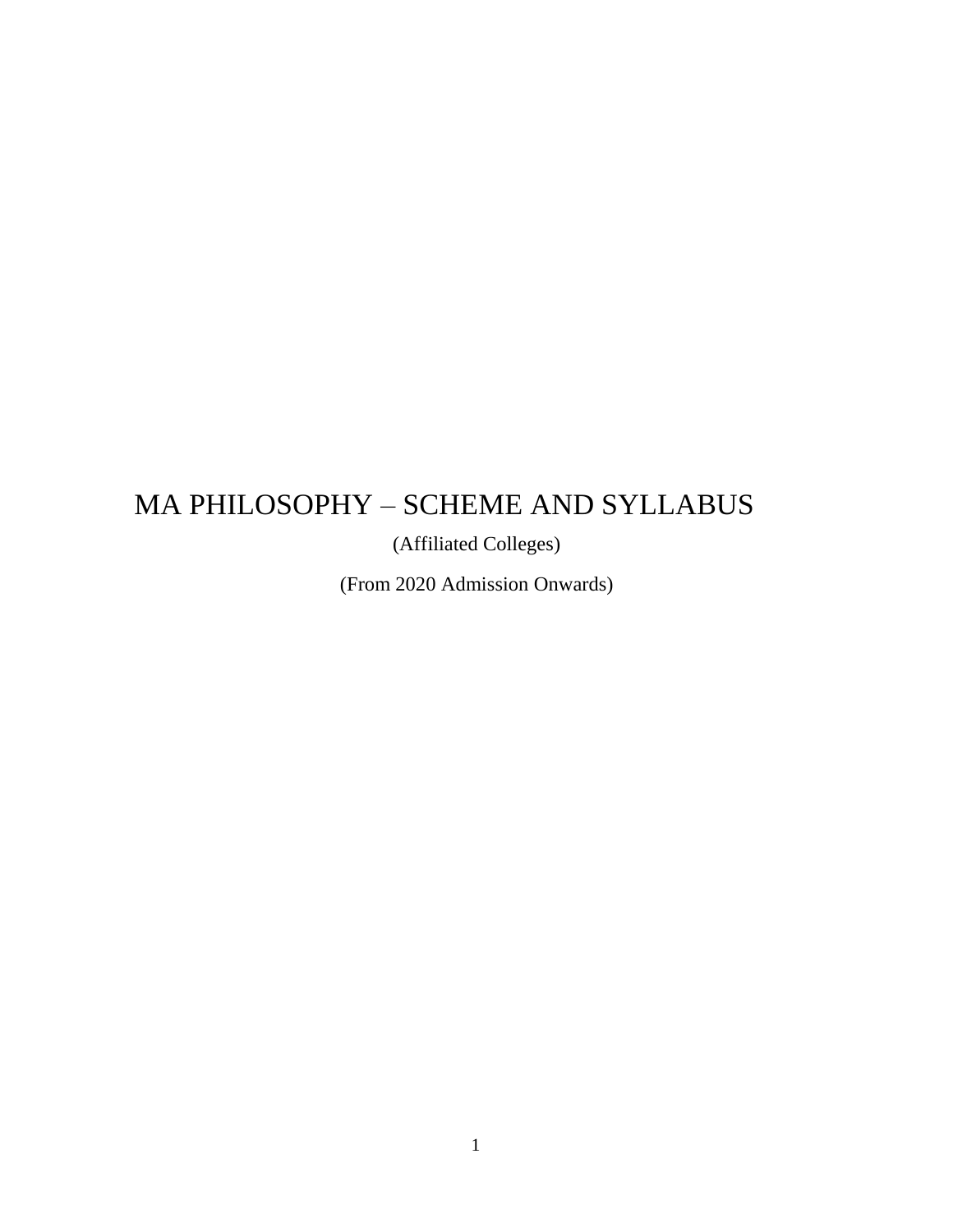# MA PHILOSOPHY – SCHEME AND SYLLABUS

(Affiliated Colleges)

(From 2020 Admission Onwards)

# **PROGRAMME OUTCOME**

The learning outcome-based curriculum is designed with the aspirations and the needs of students who join for postgraduate degree programme in philosophy. The students are to get acquainted with the art of philosophizing. They are exposed to the rich traditions of the East as well as the West on the questions of metaphysics, epistemology, ethics, logic etc. They are made to reflect upon the pertinent questions about human thinking and human existence along with those pertaining to the social and political life situations of man. Students are exposed to the emerging thought currents of the day so as to get an understanding of how significant philosophy is in any emerging discipline, movement, perspective or fund of knowledge.

 The programme learning outcomes and the course learning outcomes specify the knowledge, critical understanding, attitudes, values, reasoning skills and research aptitudes that a student is expected to inculcate. It specifically aims at developing the ability to think critically and logically and thereby apply the art of philosophising in practical life situations. The programme will make the students pursue their interests in research and other higher learning programmes. The programme empowers the students to appraise the different philosophical positions and to have a critical understanding of one's own. It also opens new contexts to reflect upon social realities

The M. A. Philosophy programme covers the full range of Philosophy, from Indian Philosophy, including traditional and modern, Western Philosophy from the Greek traditions to the twentieth century through modern period. Courses on Logic and Symbolic Logic focus on enhancing the reasoning aptitude of the students. Discussions on ethical theories including current debates in Applied Ethics and Bio-ethics, Phenomenology and Existentialism, Analytical Philosophy, Contemporary Continental Philosophy, Philosophical Counselling, Gandhian Philosophy, Philosophy of Science, Philosophy of Mind, Philosophy of Religion are all offered in the different courses arranged through the four semesters.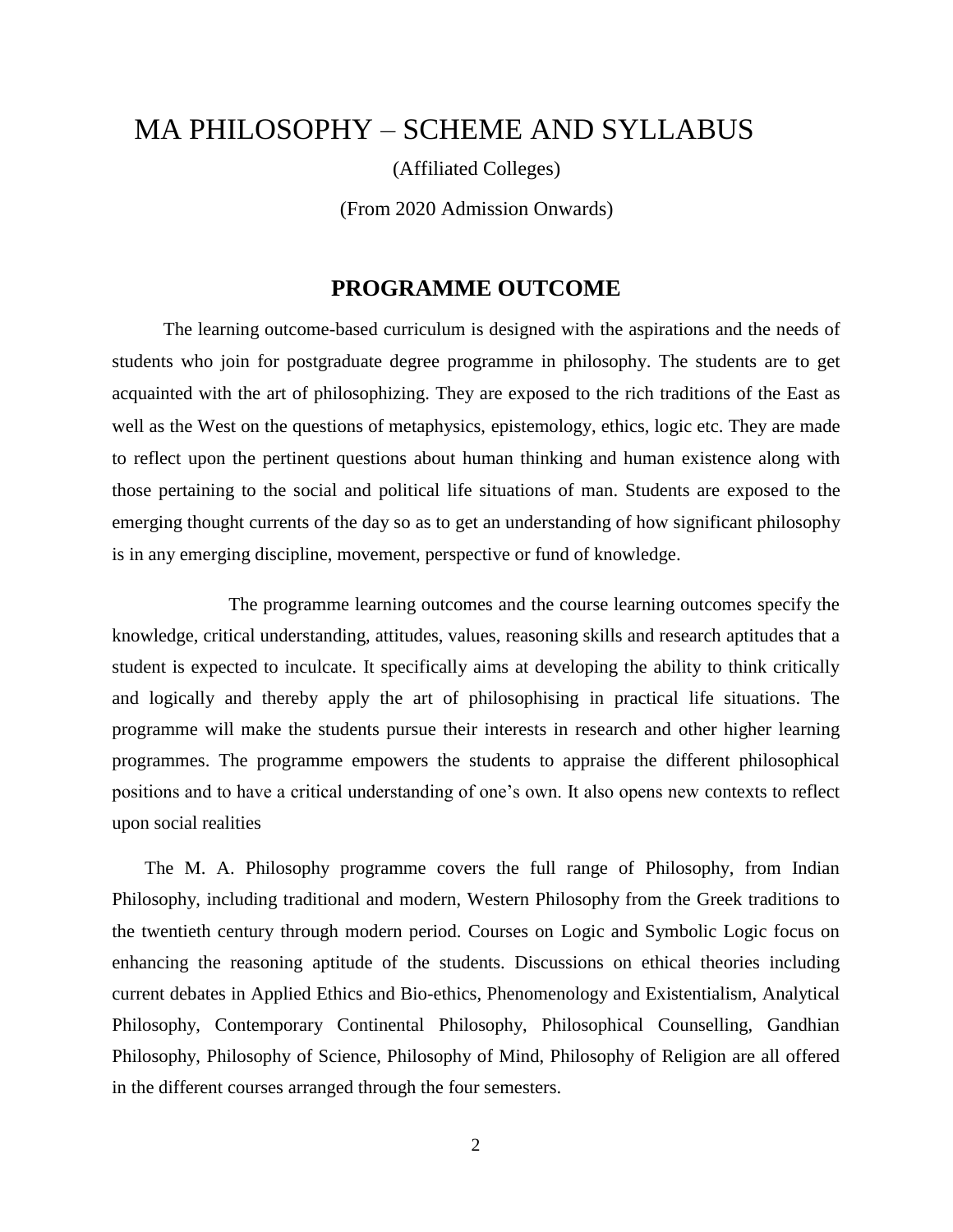#### **The major objectives of the programme include:**

- **1) Knowledge Enhancement:** Students gain an in depth knowledge of the core and applied areas of philosophy
- **2) Communicative skills and Career Opportunities**: The rendering of each program is done with the specific motive of developing good communicative skills in the students. It also helps the students to find new career opportunities
- **3) Critical thinking:** Fostering critical thinking and reasoning skills in the students is a significant outcome of the programme.
- **4) Research aptitudes and Self-learning abilities:** Since the students are exposed to a wide range of topics, they are free enough to advance their learning and research aptitudes in a better way.
- **5) Value Inculcation:** Inculcation of values including moral, ethical social, political, aesthetic and environmental in the learners is a major outcome of the programme.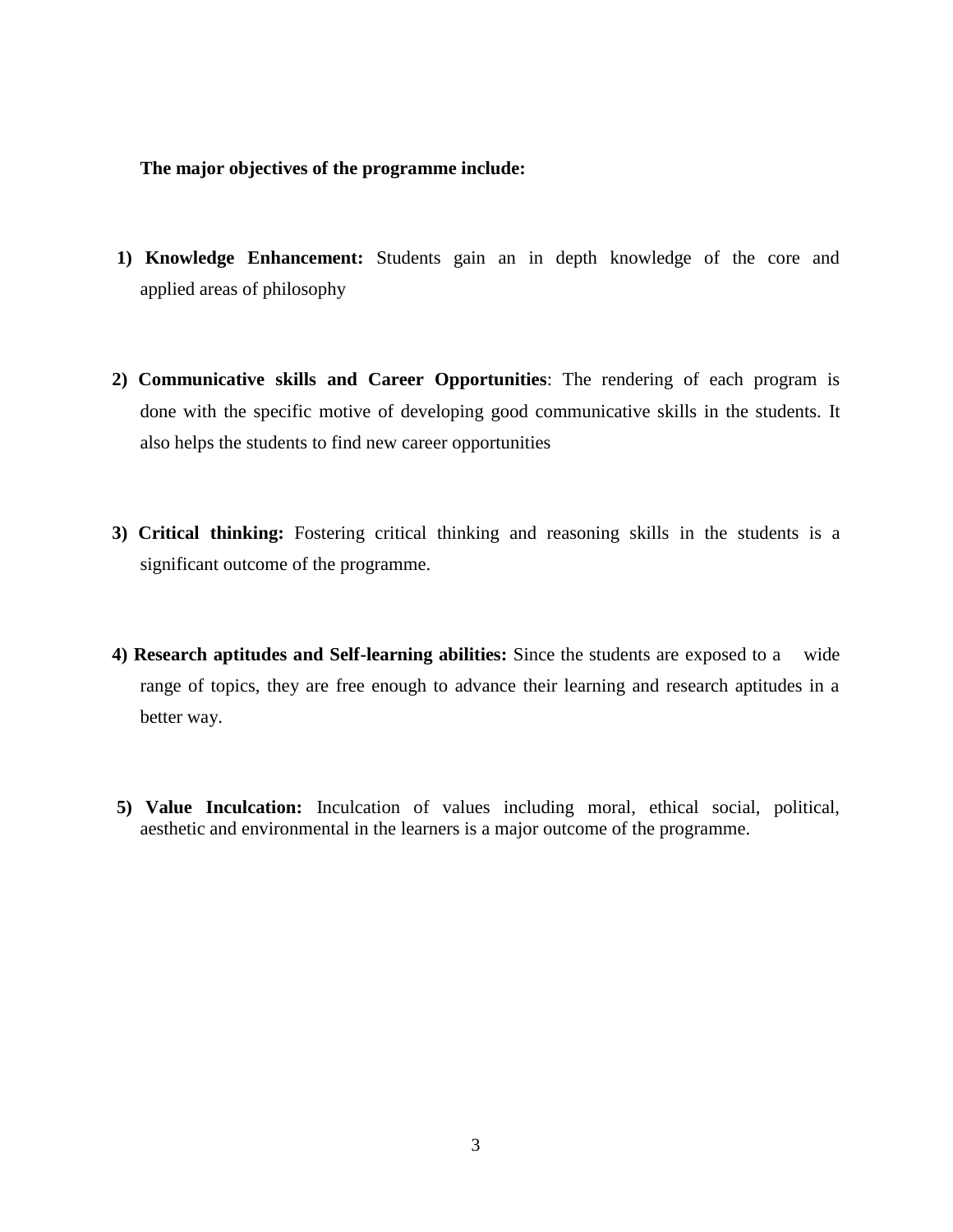# **M.A.PHILOSOPHY COURSE STRUCTURE AND MARK DISTRIBUTION**

|              | Paper<br>Code | Title of the paper                                 | Hrs. per<br>Semester | Distribution Instructional<br>Hrs/<br>Week | Duration<br><b>ESA</b><br><b>Hrs</b> | <b>Maximum Marks</b> |            |       |
|--------------|---------------|----------------------------------------------------|----------------------|--------------------------------------------|--------------------------------------|----------------------|------------|-------|
| Seme<br>ster |               |                                                    |                      |                                            |                                      | CA                   | <b>ESA</b> | Total |
| $\mathbf I$  | PY 211        | Classical Indian<br>Philosophy                     | 115                  | $\overline{7}$                             | $\overline{3}$                       | 25                   | 75         | 100   |
|              | PY 212        | Western<br>Philosophy: Ancient<br>Medieval& Modern | 110                  | 6                                          | 3                                    | 25                   | 75         | 100   |
|              | PY 213        | Logic                                              | 115                  | 6                                          | 3                                    | 25                   | 75         | 100   |
|              | PY 214        | Moral Philosophy                                   | 110                  | 6                                          | 3                                    | 25                   | 75         | 100   |
|              |               | <b>Total For Ist</b><br>Semester                   | 450                  | 25                                         | $\overline{\phantom{0}}$             | 100                  | 300        | 400   |
| $\mathbf{I}$ | PY 221        | Philosophical<br>Counselling: Indian<br>&Western   | 115                  | $\overline{7}$                             | $\overline{3}$                       | 25                   | 75         | 100   |
|              | <b>PY 222</b> | Kant and Hegel                                     | 115                  | 6                                          | 3                                    | 25                   | 75         | 100   |
|              | PY 223        | Symbolic Logic                                     | 110                  | 6                                          | 3                                    | 25                   | 75         | 100   |
|              | PY 224        | <b>Applied Ethics</b>                              | 110                  | 6                                          | 3                                    | 25                   | 75         | 100   |
|              |               | <b>Total For IInd</b><br>Semester                  | 450                  | 25                                         |                                      | 100                  | 300        | 400   |

# (From 2020 Admission Onwards)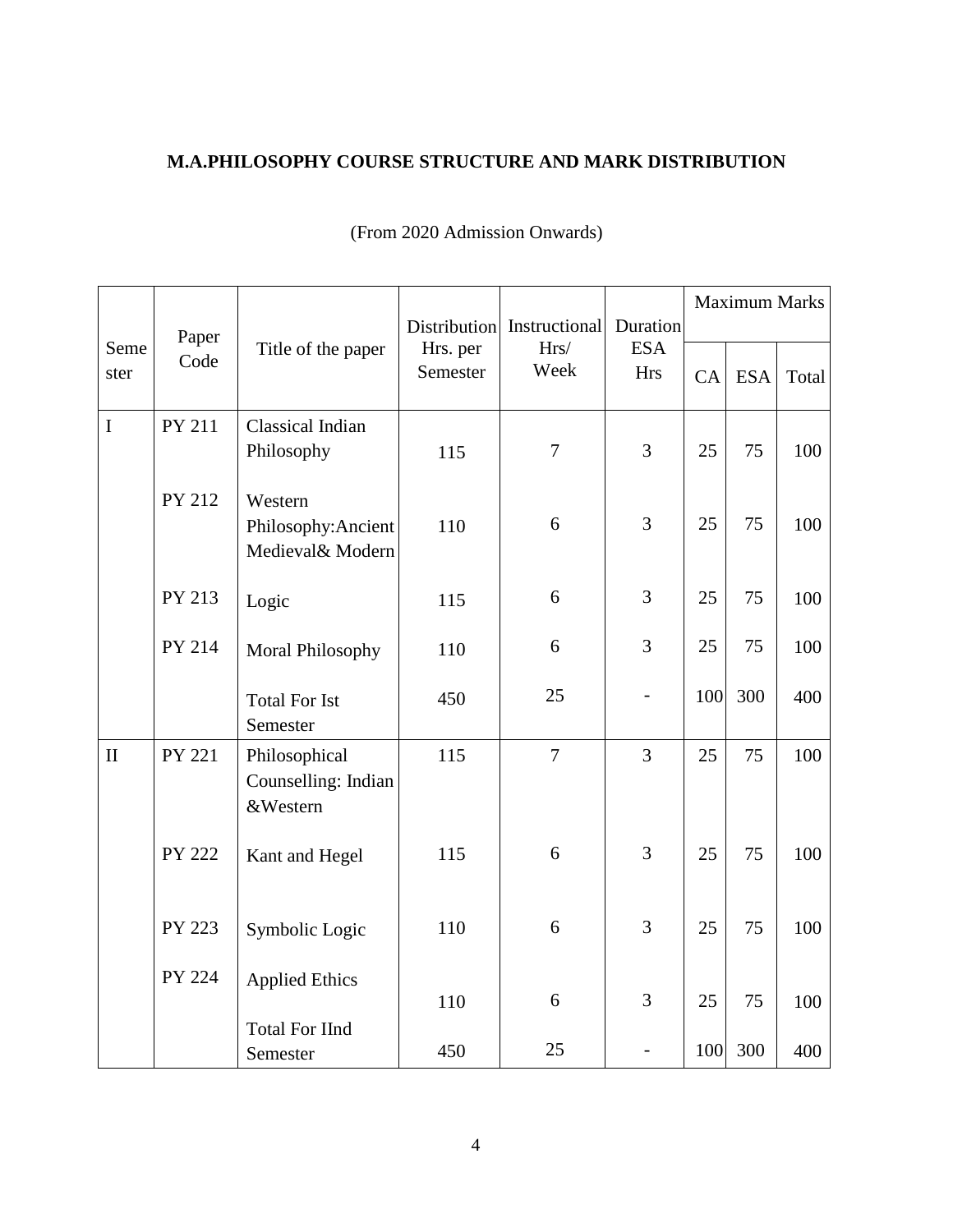| $\rm III$          | PY 231 | Modern Indian<br>Thought                  | 115 | 6              | 3              | 25                       | 75   | 100  |
|--------------------|--------|-------------------------------------------|-----|----------------|----------------|--------------------------|------|------|
|                    | PY 232 | Philosophy of                             | 115 | 6              | 3              | 25                       | 75   | 10   |
|                    | PY 233 | Science                                   |     |                |                |                          |      |      |
|                    | PY 234 | Phenomenology<br>and<br>Existentialism    | 110 | $\overline{7}$ | 3              | 25                       | 75   | 100  |
|                    |        | Analytical<br>Philosophy                  | 110 | 6              | 3              | 25                       | 75   | 100  |
|                    |        | <b>Total For IIIrd</b><br>Semester        | 450 | 25             |                | 100                      | 300  | 400  |
| IV                 | PY 241 | GandhianThought<br>& Peace Studies        | 115 | 6              | $\overline{3}$ | 25                       | 75   | 100  |
|                    | PY 242 | Contemporary<br>Continental<br>Philosophy | 110 | $\overline{7}$ | 3              | 25                       | 75   | 100  |
|                    | PY 243 | Philosophy of Mind                        | 110 | 6              | 3              | 25                       | 75   | 100  |
|                    | PY 244 | Philosophy of<br>Religion                 | 115 | 6              | 3              | 25                       | 75   | 100  |
|                    | PY 201 | Dissertation                              |     | 25             |                | $\overline{\phantom{0}}$ | 100  | 100  |
|                    | PY 202 | Comprehensive<br>VivaVoce                 |     |                |                | $\frac{1}{2}$            | 100  | 100  |
| <b>Grand Total</b> |        |                                           |     |                |                | 400                      | 1400 | 1800 |

CA : Continuous Assessment ; ESA : End Semester Examination Tutorial 18 Hrs per Semester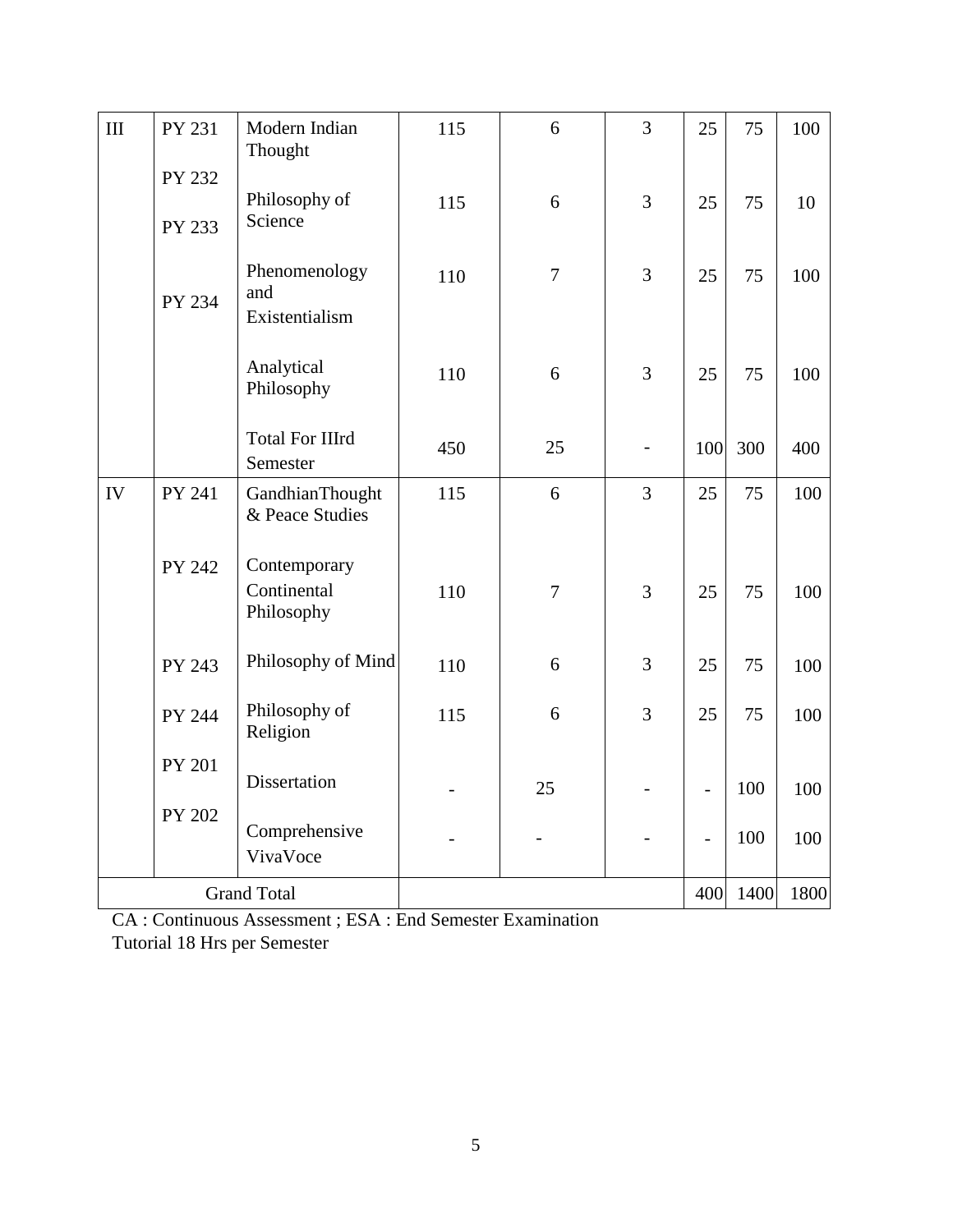## **MA PHILOSOPHY (Semester System)**

#### **Scheme of Examination**

Total Marks: 75

Time: 3hrs

### Group A

Answer any Five questions out of Eight questions

Each question carries Six marks

Answer should not be less than 400 words

 $(5x6 = 30 \text{ marks})$ 

# Group B

Answer any Three questions out of Five questions

Each question carries Fifteen marks

Answer should not be less than 1000 words

 $(3x15 = 45 \text{ marks})$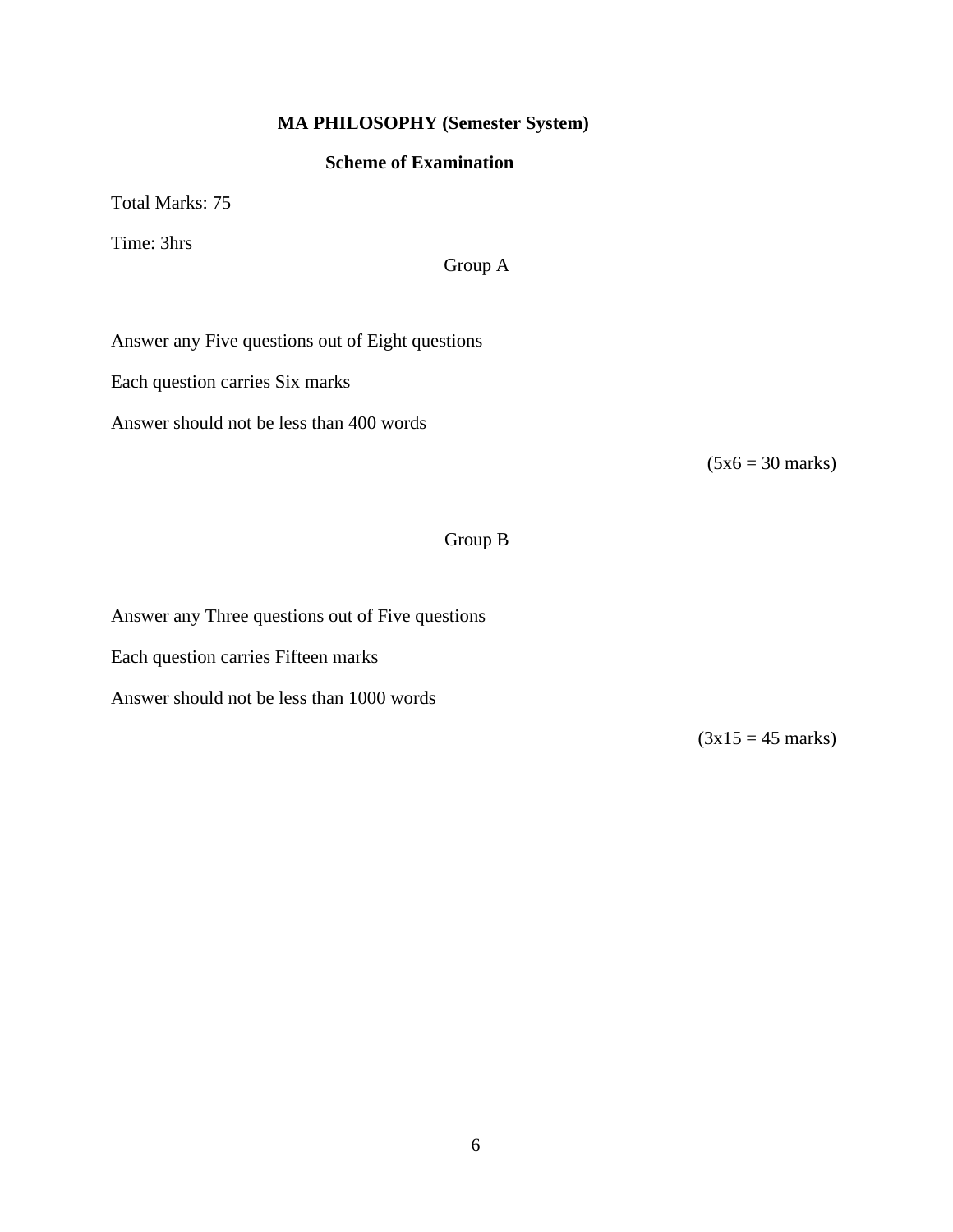#### **SYLLABUS**

### **PY 211 CLASSICAL INDIAN PHILOSOPHY**

#### Course Outcome

- To understand the basics of Indian Philosophy. To recognize and define spiritual education. To create a platform to draw educational resource input of education through interactive training methodology. To develop and modify personality. To realize the significance of adjustment in individual and social life. To realize importance of duty.
- To understand the need for critical thinking. To provide a healthy platform to have a right attitude towards life ( astangamarga). To develop a transferable skill of evaluating arguments for and against other philosophical positions
- To understand the role of argumentation in daily life. To create awareness of the basic principles underlying this universe. To comprehend causal relations.
- To inspire students to go deeper into themselves. To understand the basic components of body, mind, spirit etc. To understand different stages of yoga which helps in relaxation and concentration.
- To understand Indian philosophy of language, its structure and usage. To comprehend the certainty and uncertainty of life. To understand the oneness of life so that one can respect others. To control the emotions of lust anger, greed, violence etc.

#### MODULE 1

Origin and Development of Indian Philosophy, Periods of Indian Philosophy, Vedic Religion – Concept of Rta, Law of Karma, Upanishadic concept of Reality, Gita concept of Nishkamakarma, Sthitaprajna, Lokasamgraha.

#### MODULE 2

Heterodox Systems – Carvaka Materialsm: Metaphysics and Epistemology, Buddhism: Kshanikavada, Nairatmyavada, Four Noble Truths, Nirvana. Jainism:Anekantavada, Syadvada, Triratnas.

#### MODULE 3

NyayaVaisesika- Epistemology, Theory of truth, Theory of error, Metaphysics,Vaisesika Categories, Theory of causation, Arambhavada.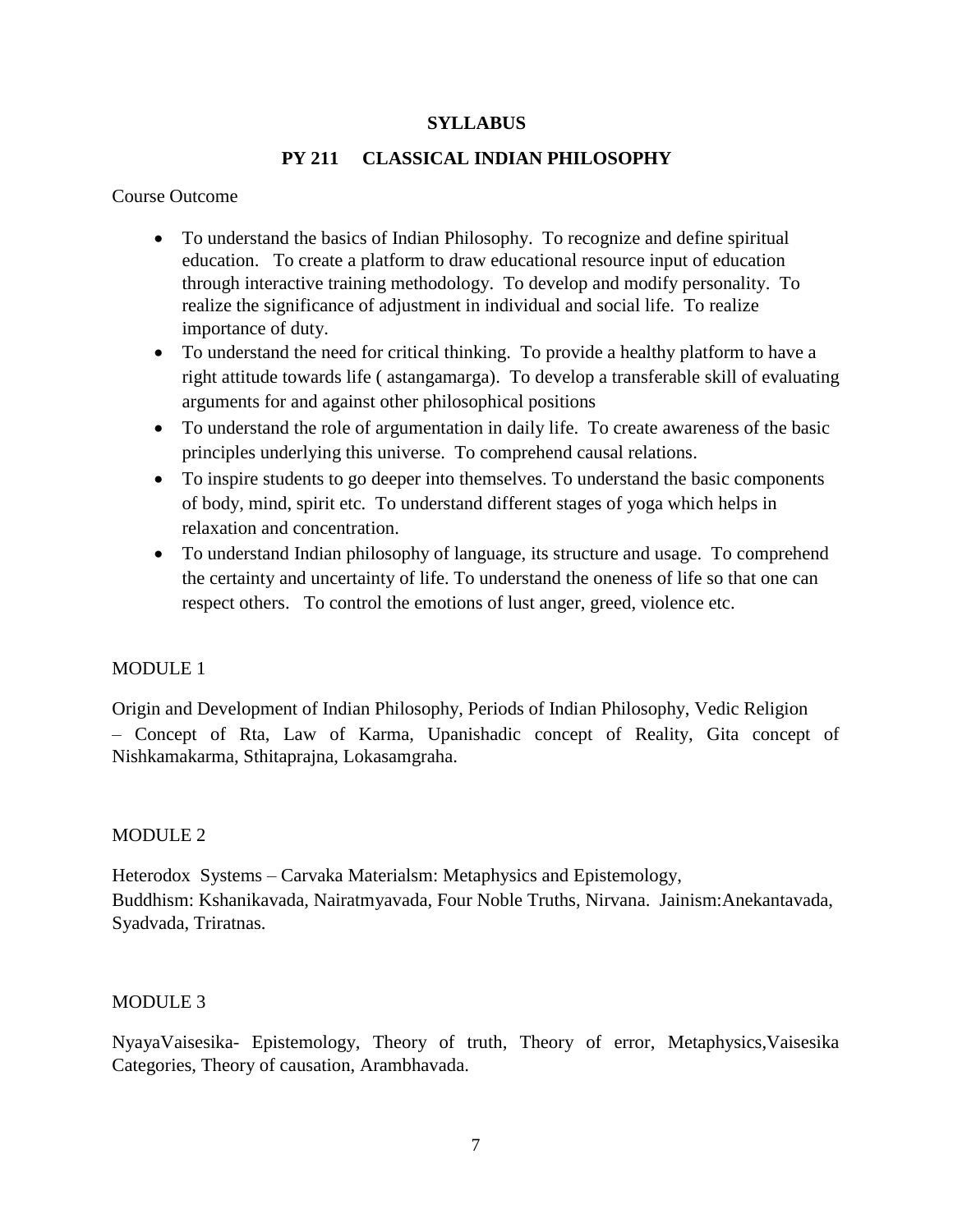#### MODULE 4

Samkhya Yoga- Samkhya Metaphysics- Prakriti and Purusa-Theory of Evolution, Theory of Causation, Satkaryavada,Theory of Truth ,Theory of error- Ashtanga Yoga.

#### MODULE 5

PurvaMimamsa- Concept of dharma-Epistemology of Prabhakara and Bhatta

School, UttaraMimamsa- Absolutistic and Theistic schools- Metaphysics, Epistemology, Theory of Truth, Theory of error, Theory of causation. Bondage and liberation in Advaita, Visistadvaita and Dvaita Schools.

- 1. Structural Depths of Indian Thought- P T Raju.
- 2. Critical Survey of Indian Philosophy C D Sharma.
- 3. The Spirit of Indian Philosophy- N V Banerjee 4. Indian Philosophy Vols.I and II Dr. S. Radhakrishnan.
- 4. Indian Philosophy Jadunath Sinha.
- 5. Indian Philosophy Vol.I S N Dasgupta
- 6. Classical Indian Philosophy- J N Mohanty
- 7. Invitation to Indian Philosophy- T M P Mahadevan.
- 8. Six Ways of knowing.- D. M Dutta
- 9. Advaita Vedanta. Vekantarama Iyer.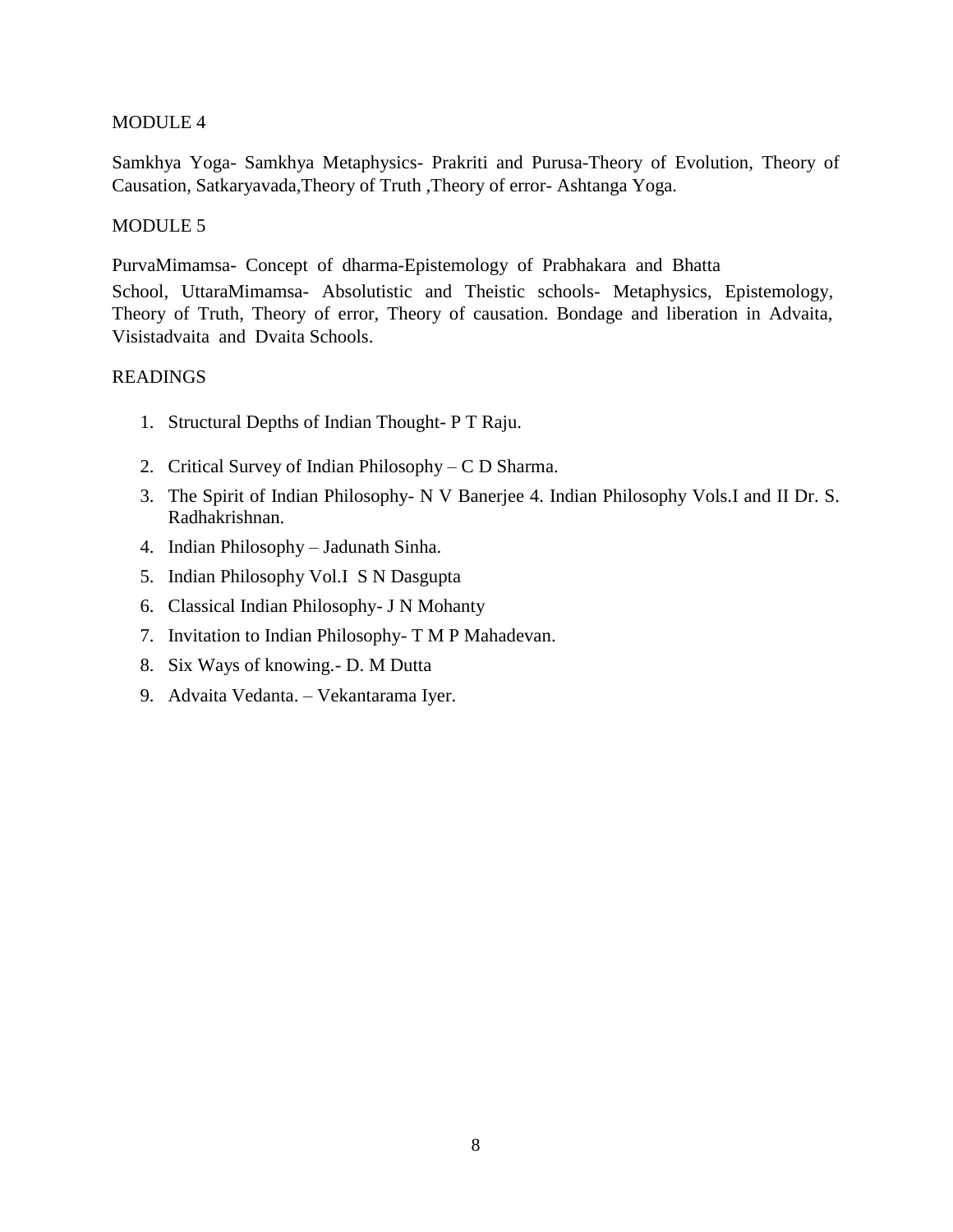### **PY 212 WESTERN PHILOSOPHY: ANCIENT, MEDIEVAL AND MODERN**

### **Course Outcome**

- To introduce the evolution of thought from early Greek to medieval and modern Philosophy.
- To initiate a critical thinking on the evolution of the nature of metaphysical and epistemological traditions of the West

#### MODULE 1

Philosophy of Nature: Ancient Greek Tradition: Problem of Substance

Thales - Anaximander - Anaximenes - Pythagoras

Problem of change - Heraclitus - Problem of Being - Parmenides - Problem of Knowledge - Sophistic Relativism - Homomensura - Socratic Method - Distinction between Doxa and Episteme.

### MODULE 2

The Age of Great Systems: Plato - Dialectics and Objective Idealism- Theory of Ideas - Aristotle- Form and Matter - Potentiality and Actuality -Four Cases

#### MODULE 3

Introduction to Scholastic Philosophy: St. Thomas Aquinas - Faith and Reason - St. Augustine - Problem of Evil.

#### MODULE 4

The Beginning of Modern Philosophy: Francis Bacon- Inductive Method - Idols :

Rene Descartes- Cogito Ergo sum - Substance attributes- Mind- body dualism

Spinoza - Substance- attributes - Modes - Monism- Pantheism

Leibnitz - pluralism ( Monads ) - Pre Established Harmony

#### MODULE 5

Development of British Empiricism: John Locke - Refutation of Innate ideas, origin source and limits of Knowledge. George Berkeley - Critique of abstract ideas - Subjective Idealism or Solipsism. David Hume - Origin of Knowledge- Cause - effect Relation - Denial of Soul Substance, Scepticism.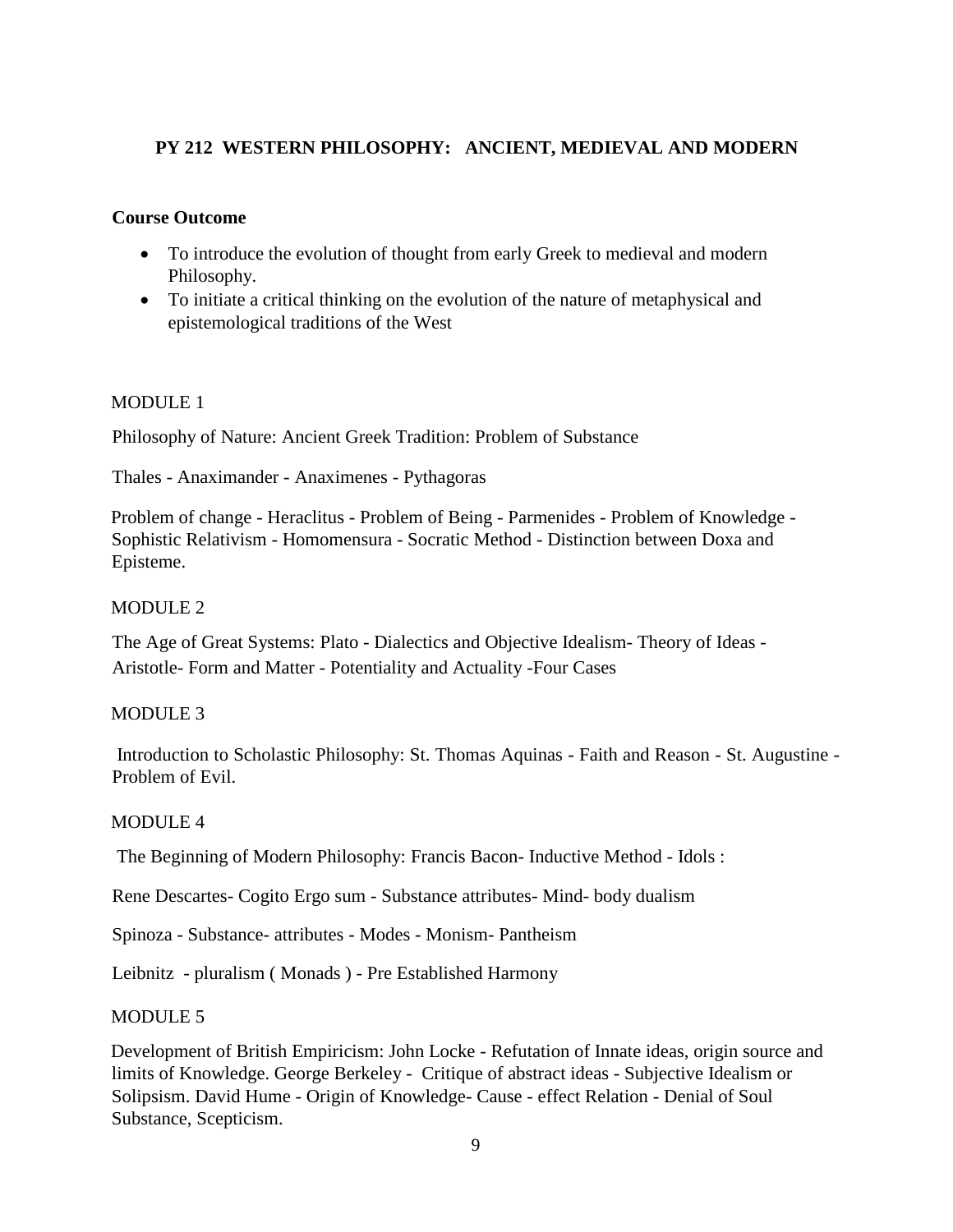- 1. Frederick Copleston: A History of Philosophy, New York, Image Books, 1993
- 2. Will Durant: A Story of Philosophy: The lives and Opinions of the Greater Philosophers of the Western World, Pocket Books, 1991.
- 3. Bertrand Russel: History of Western Philosophy, London, Routledge Classics, 2004.
- 4. Frank Thilly, A History of Philosophy, Central, Allahabad Publishers, 1996. 5. W.T Stace : A critical history of Greek philosophy ,1920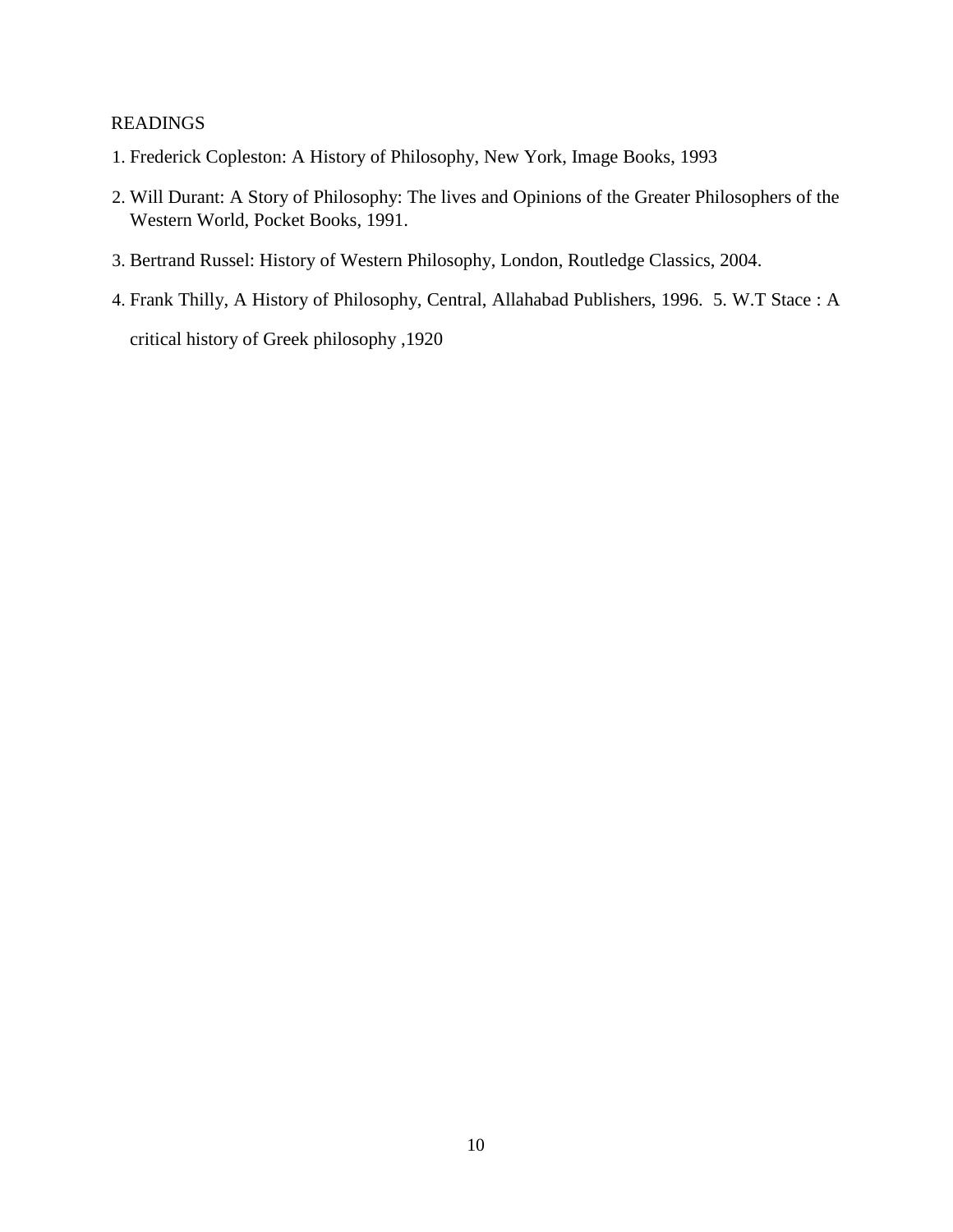# **PY 213 LOGIC**

### **Course Outcome**

- To inculcate logical attitude in students.
- To familiarize students with the fundamentals of deductive logic.
- To inculcate the method of scientific induction among the students.
- To familiarize the students with the nature of inductive reasoning
- To introduce the foundations of scientific method

#### MODULE 1

Logic as a science of reasoning – Reflective thinking - Propositions –Argument – Inductive and Deductive Reasoning- Truth and Validity.– Laws of Thought

#### MODULE 2

Categorical Proposition- Quality, Quantity, Distribution of Terms– Eulers' Circle, Square of Opposition- Eduction.-Conversion,Obversion and Contraposition

#### MODULE 3

Categorical Syllogism – Rules, Fallacies, Figure- Mood- reductionism- Venn Diagram – Poly syllogistic Reasoning – Enthymeme, Sorites, Hypothetical and Disjunctive Syllogism – Dilemma.

#### MODULE 4

Inductive Reasoning – Problem of Induction- Postulates of Induction – Law of Universal Causation, Uniformity of Nature, Kinds of Induction, Causation – Mill's Method - Observation and Experiment - Hypothesis -Analogy.

#### MODULE 5

Fallacies-fallacies of ambiguity, presumption and relevance

#### **READINGS**

Introduction to Logic – I M Copi and Cohen.

Introduction to Logic- TMP Mahadevan

Introduction to Logic-Creighton and Smart

Logic-Patrick Hurley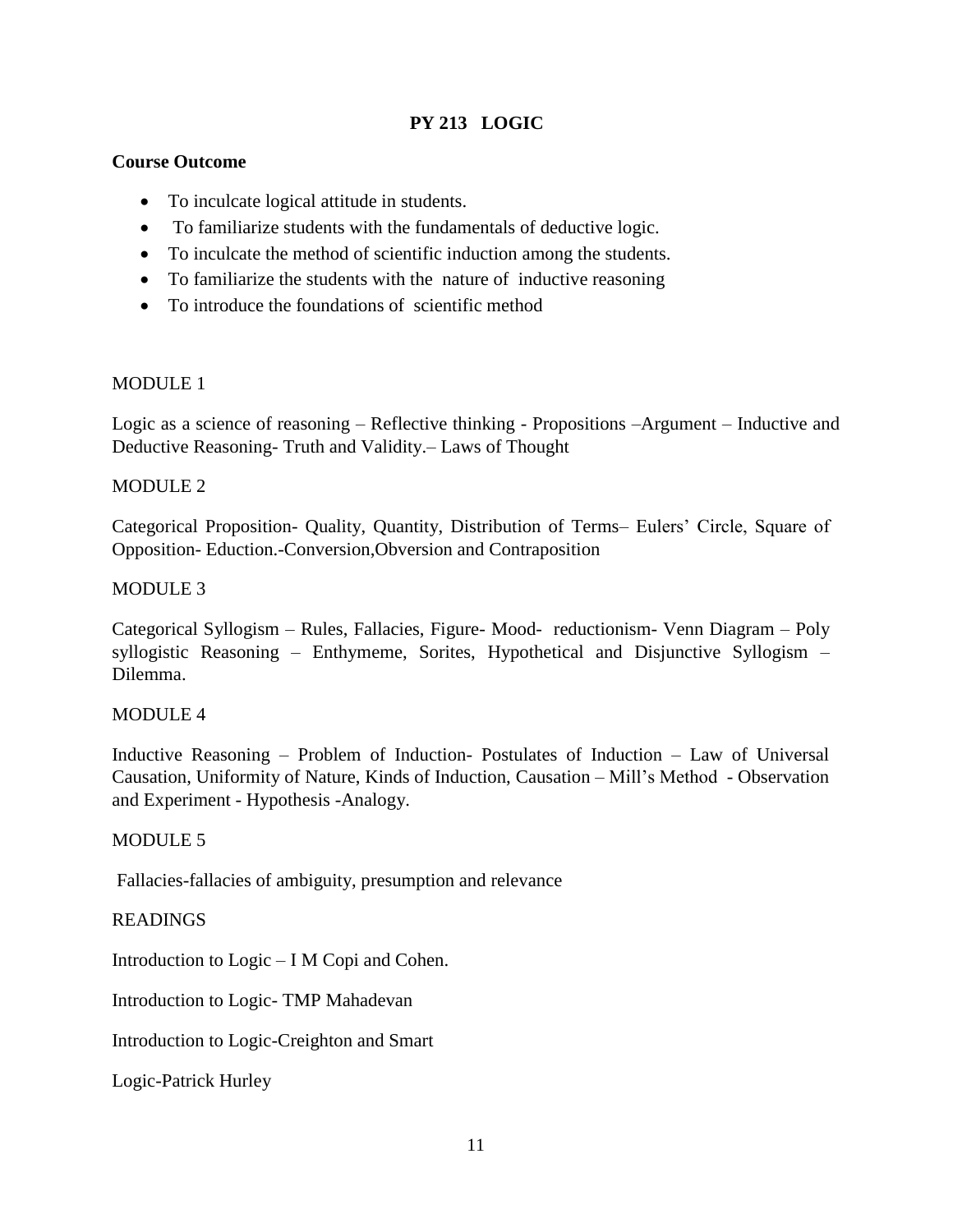### **PY 214 MORAL PHILOSOPHY**

### **Course Outcome**

- Understand what moral philosophy is and its distinctive approaches.
- Understand the fundamental moral concepts and gain an insight into the development of moral consciousness.
- Understand the major theories of normative ethics including virtue, consequentialism and deontology.
- Comprehend the nature of philosophical engagement with the concepts of rights, duties and justice.
- Examine critically the major theories of punishment such as deterrent, retributive and reformative theories.
- Analyse the notions of retributive and distributive justice.
- Understand the notion of scepticism in the context of development of moral progress.
- Evaluate the development of meta-ethics in the backdrop of logical positivism.
- Understand the distinction between normative theories and meta -ethical theories.
- Develop general skills in interpreting and evaluating ethical arguments

### MODULE 1

Ethics - General Introduction: Definition, Nature and Objectives – Different Approaches: Normative and Non –normative.

#### MODULE 2

Classical Ethical Theories : Virtue Ethics – Plato : Cardinal Virtues,

Aristotle : Eudaemonism, Modern theory – Alasdair Mac Intyre .

Consequentialism – Utilitarianism : Bentham & J.S. Mill.

Deontological Theory : Immanuel Kant & W D. Ross .

Communitarianism : David Hume .

Self – realization Theory : F H Bradley.

Pragmatic Theory: John Dewey.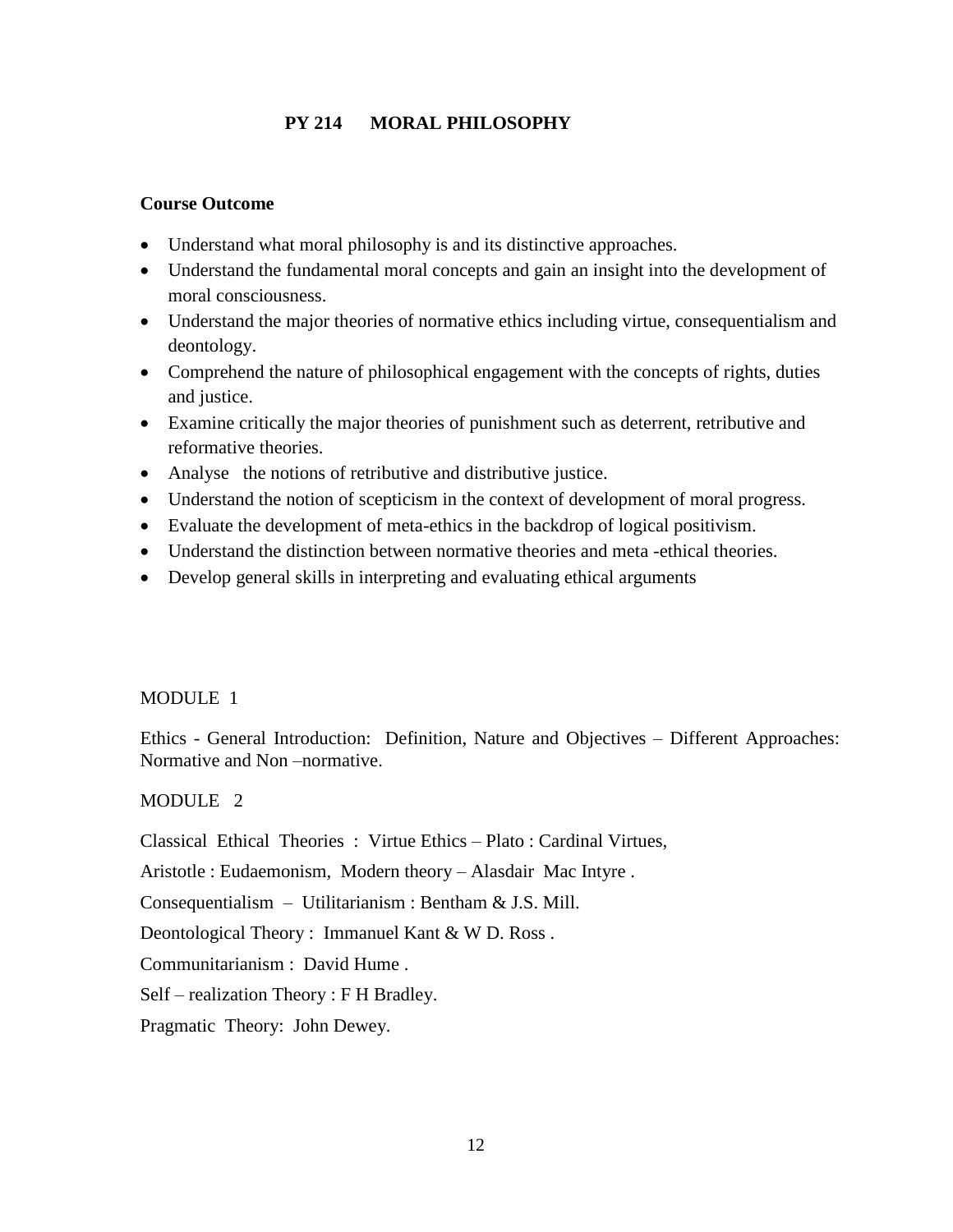#### MODULE 3

Right, Duty and Justice : Fundamental Rights – Nature of Duties – Relation between Rights and Duties- Casuistry.

Justice – Formal Principles of Justice – Aristotle, Distributive Justice – John Rawls.

Theories of Punishment : Deterrent, Reformative & Retributive

#### MODULE 4

Ethical Scepticism: Origin and Development - Vienna Circle, Logical Positivists - Ayer, Carnap and Russell.

MODULE 5

Meta-ethical Theories: Distinction between Ethical Cognitivism and Non-Cognitivism – Ethical Naturalism and Non-Naturalism. Intuitionism: G.E. Moore, Emotivism: C.L. Stevenson, Prescriptivism : R. M. Hare.

#### **Readings:**

Manual of Ethics: J.S. Mackenzie, New York City : Hinds & Noble,1901

An Introduction to Ethics : William Lillie, Allied Publishers, 1966.

Contemporary Ethical Theories : T. E. Hill, The Macmillan Co., New York,1952.

Philosophical Ethics : Tom L. Beauchamp, McGraw-Hill, University of Michigan, 2001.

Eight Theories of Ethics : Gordon Graham, Routledge 2004.

Five Types of Ethical Theories : C.D. Broad, Routledge & Kegan Paul, 1959.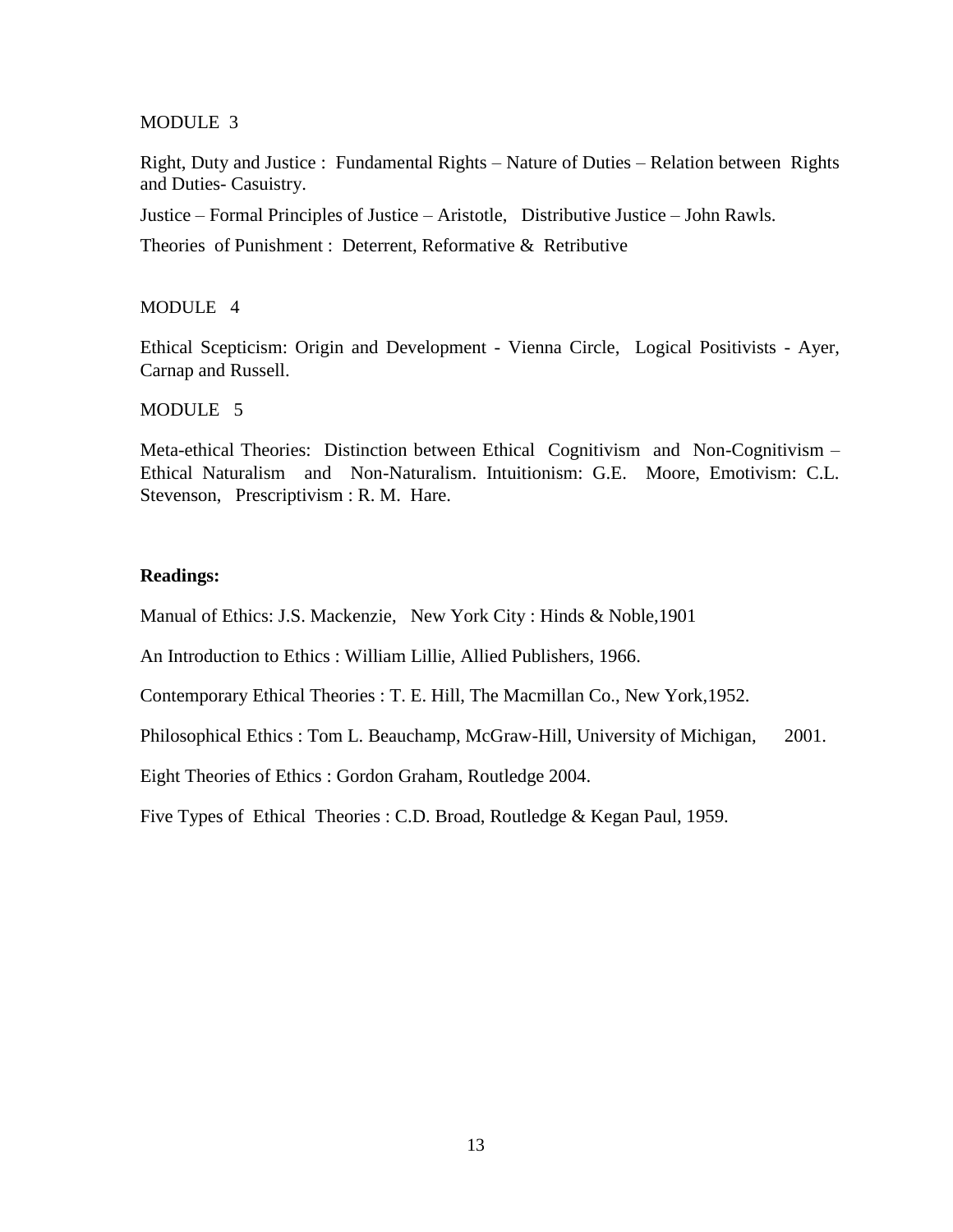# **PY 221 PHILOSOPHICAL COUNSELLING: INDIAN AND WESTERN**

### **Course Outcome**

- Counselling is a new venture for philosophy students.
- Helps to understand that it is a holistic program, a process and not merely a therapy as it is understood in psychological counselling.
- The rich traditions of counselling that are moulded in the light of the teachings of Yoga, Buddhism, mindfulness, existentialism are all properly introduced with case studies.
- It is a good training course for a career in counselling

### MODULE I

What is Counselling? Distinction between Psychological and Philosophical Counselling. Its aim and Methods.

### MODULE 2

Philosophical Attitudes - Courageous- Open -Assertive -Caring-Grateful.

Philosophical Methods - Method of Doubt- Argument-Dialectic.

### MODULE 3

Varieties of Philosophical Counselling – Logo Therapy- its basic principles – Man's search for meaning of Life. Existential Therapy – The Inner conflict of man – Existential givens- (Inevitability of death, freedom and responsibility- Alienation and Meaninglessness) - Existential analysis (Case studies – experimental models)

#### MODULE 4

Yoga as a way of Philosophical Counselling – Ethical disciplines to attain mental stability Chittabhumis and the method of Self- analysis – Practical ways to attain mental balance – Pranayama and Dhyana (Techniques)-Ashtanga Yoga.

### MODULE 5

Buddhist principles of Philosophical Counselling – Four Noble Truths – Eight fold path – Vipassana and Samatha- Zen – Zazen- Mindfulness.

- 1. Philosophical Practice.- An Alternative to Counselling and Psychology Schuster, S.
- 2. Philosophical Counselling- Raabe, Peter(2001)
- 3. Philosophy as a way of Life- Hadot, Pierre.
- 4. Thinking Philosophically- Richard Creel
- 5. Theory and Practice of Counselling and Therapy- Nelson Jones, Richard.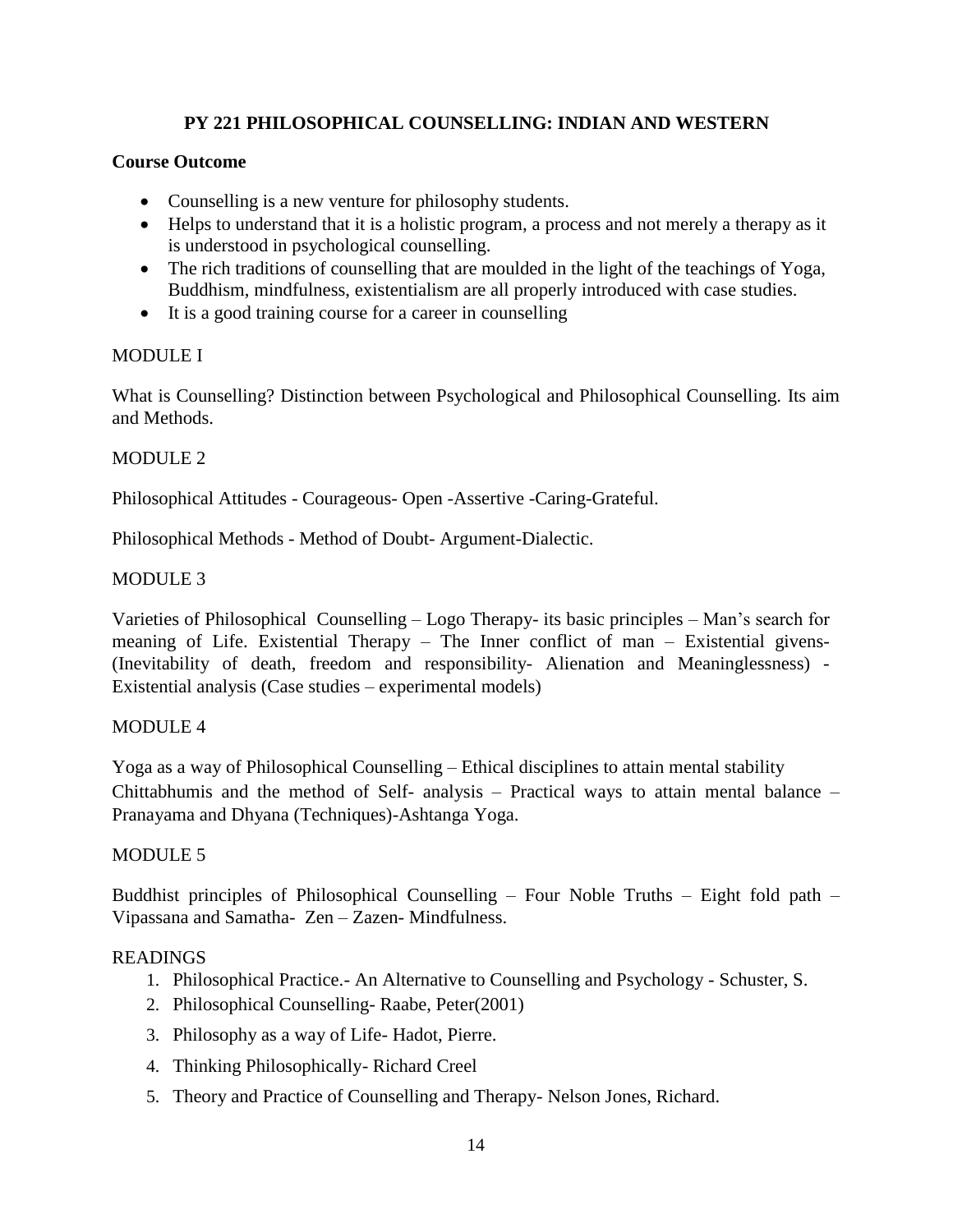- 6. The Consolations of Philosophy -Bottom, Alain De .
- 7. Counselling and Psychotherapy with Religious persons- Stevan . L. Nielson
- 8. Man's Search for Meaning- Victor Frankl
- 9. Sarah Shaw, Buddhist meditation: an anthology of texts from the Pāli canon. Routledge, 2006
- 10. Kabat-Zinn, Jon. *Full Catastrophe Living*. NY: Dell Publishing
- 11. Kapleau, Phillip. *The Three Pillars of Zen: Teaching, Practice and Enlightenment*.
- 12. Hart, William. *The Art of Living: Vipassana Meditation: As Taught by S. N. Goenka*. HarperOne.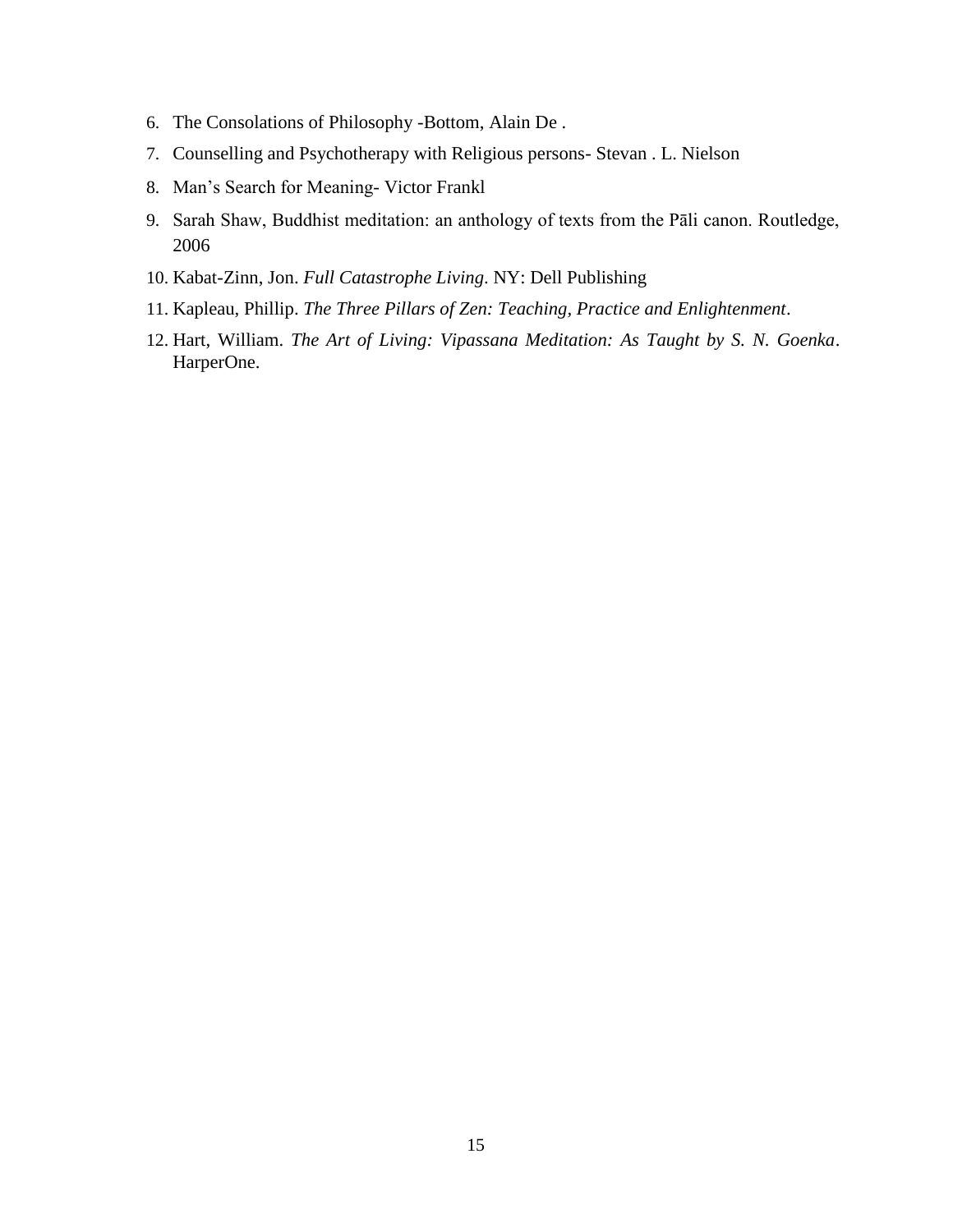### **PY222 KANT AND HEGEL**

### **Course Outcome:**

- To critically evaluate the significance of German Idealistic tradition.
- Addresses Kant's contribution to epistemology and metaphysics.
- Summarizes Fichte's and Schelling's position and their principal contribution within German Idealism.
- Critically assess Hegel's view on self, history and idea of world spirit.

### MODULE 1

Introduction to German Idealistic Tradition - Background of Kantian Philosophy - Basic Concepts - Critical Philosophy - Critique – Transcendental – pure reason and practical reason- Understanding - Judgment

### MODULE 2

A General Introduction to Critique of Pure Reason

Text: Norman Kemp Smith (Tr): Immanuel Kant's Critiques- of Pure Reason (pg 41-58)

Transcendental Aesthetic - Space - Time - Synthetic apriori judgment, Phenomena and Noumena

Transcendental Analytic - Deduction of categories: Synthetic Unity of

Apperception

### MODULE 3

Transcendental Dialectic - Parallelogism - antinomies – Ideal of pure reason.

### MODULE 4

Development of German Idealism - Predecessors of Hegel - A brief sketch on Fichte , Shelling and Schleiermacher - Problem of metaphysics –geist- theory of concrete universal - Dialectical method - logic - Nature -mind.

#### MODULE 5

The context and structure of Hegel's Philosophy of right – Hegel's ethics- family and state.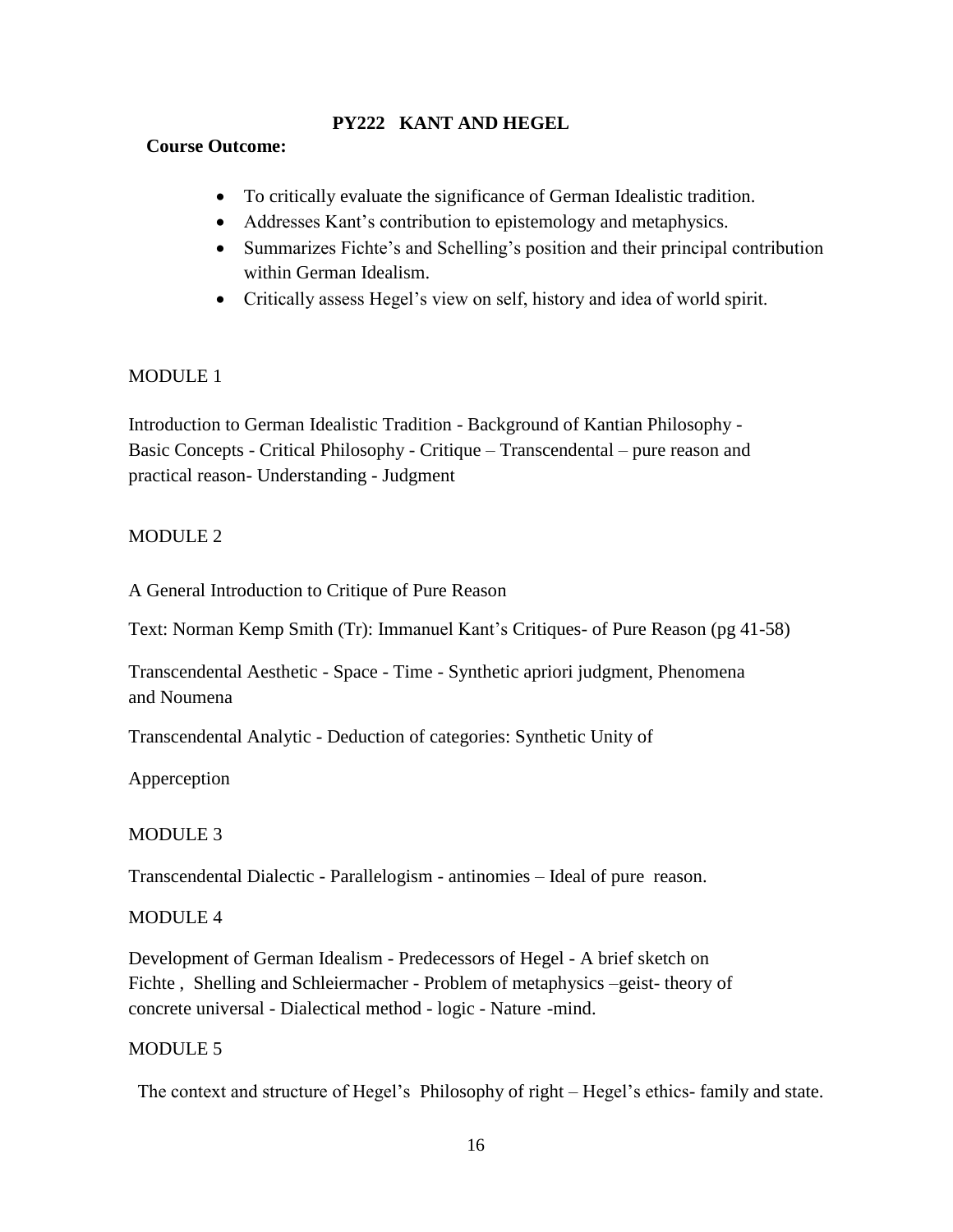- 1. Frederick Copleston: A History of Philosophy, , New York, Image Books, 1993
- 2. Will Durant: A Story of Philosophy: The lives and Opinions of the Greater Philosophers of the Western World, Pocket Books, 1991.
- 3. Bertrand Russel: History of Western Philosophy, London, Routledge Classics, 2004.
- 4. Frank Thilly, A History of Philosophy, Central, Allahabad Publishers, 1996.
- 5. Norman Kemp Smith: A commentary on Kant's critique of Pure Reason, Palgrave Macmillan.
- 6. Bryan Maggee Great Philosophers: An Introduction to western philosophy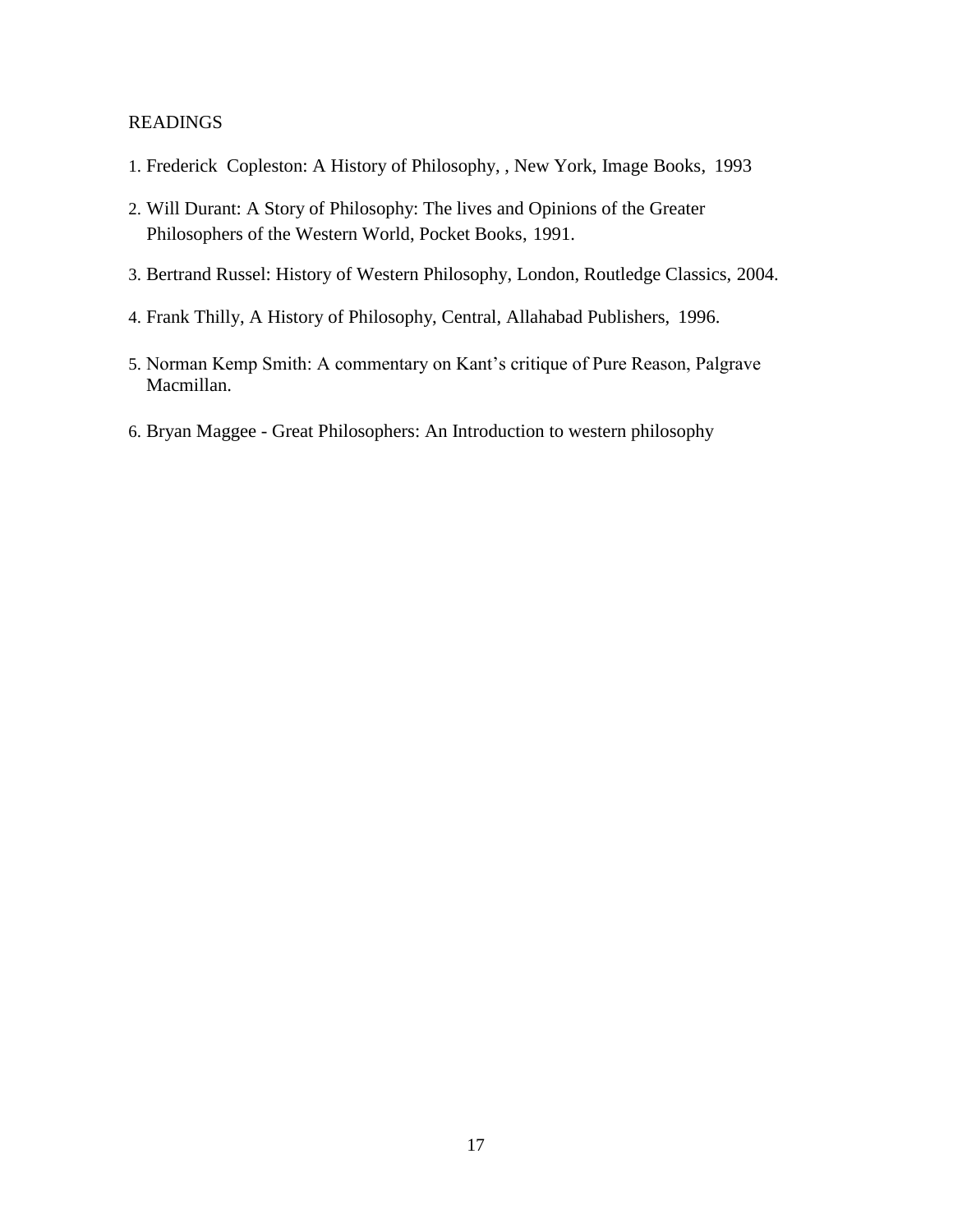### **PY 223 SYMBOLIC LOGIC**

### **Course Outcome**

- A course in symbolic logic gives a student good intellectual enterprise.
- It trains the intellect sharply.
- Foster the critical and analytical capacities along with problem solving skills.
- Opens up into the world of digital logic and logical gates.

### MODULE 1

Symbolic Logic a historical account – Advantages of Symbolism – Use of Symbols. Elementary notions and principles of Truth Functional logic-Techniques of Symbolization

### MODULE 2

Compound Statements – Conjunction, Negation, Disjunction, Conditional and BiConditional, Truth tables, Statement and Statement Forms, Tautologies, Contradictories and Contingents, Paradox of Material Implication, Logical Equivalence – De Morgan's Theorem.

### MODULE 3

Argument and Argument Forms – Truth table techniques for testing the validity of an arguments – Exercises.

### MODULE 4

Formal proof of Validity – Elementary valid argument forms (Rules of Inference) – Constructing formal proof of Validity – Rules of replacement – Conditional proof – Indirect proof – Shorter truth table technique.

### MODULE 5

Quantification – Singular and General Propositions – Techniques of Symbolization. Multiply – General propositions – Quantification rules –Symbolization of Categorical Propositions.

- 1. Symbolic Logic I M Copi.
- 2. Symbolic Logic –A Decision Procedure- P Balasubramanian.
- 3. Methods of Logic W O Quine
- 4. Logic Chanda Chakraborty
- 5. Introduction to Logic Creighton and Smart.
- 6. An Introduction to Symbolic Logic-Basson O'Connor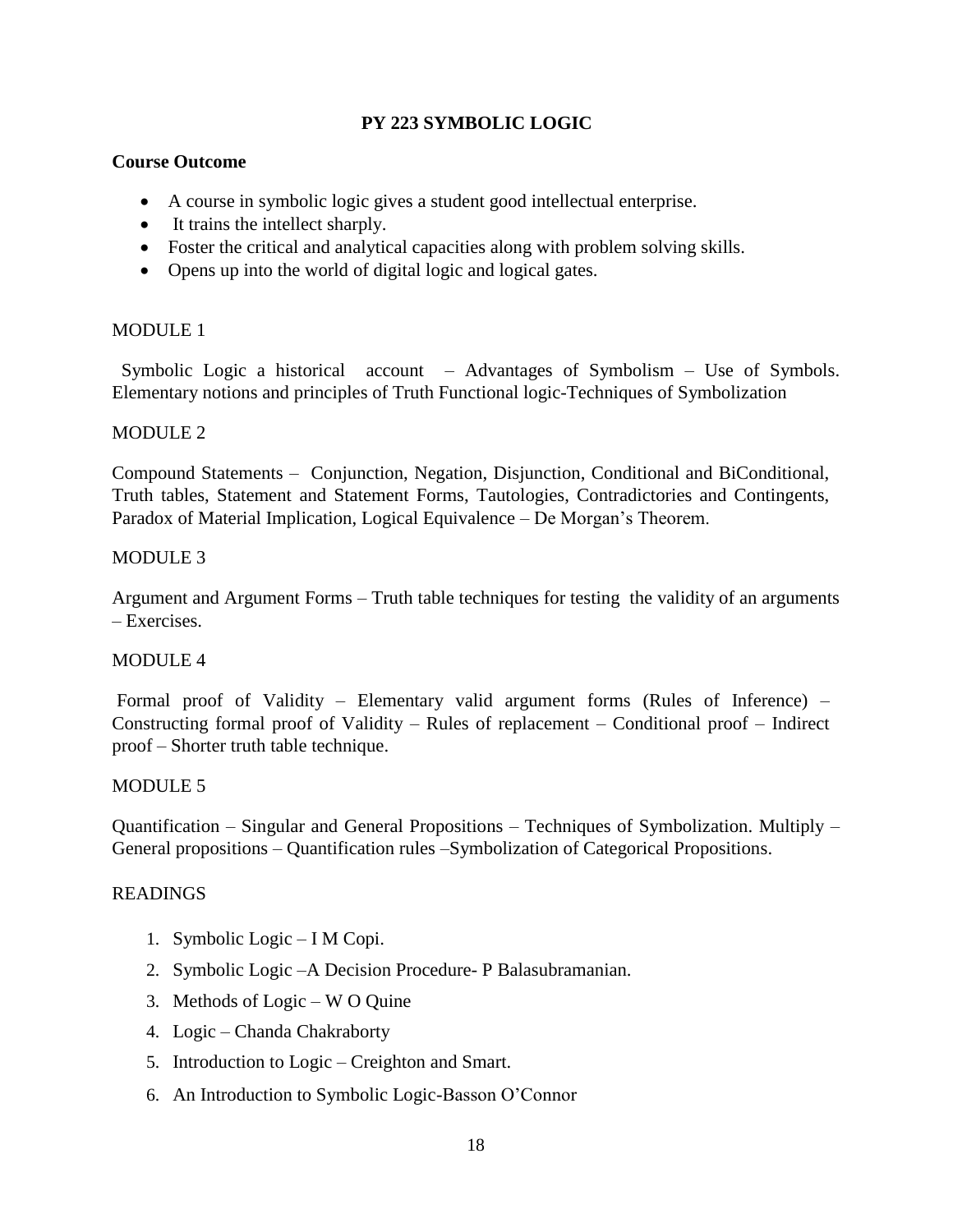# **PY224 APPLIED ETHICS**

### **Course Outcome:**

- Understand the nature of application in traditional ethics.
- Comprehend the notion of Principlism as the tool of normativity.
- Understand the necessity of codes of conduct essential to Professionalism.
- Comprehend the major bioethical issues related to human life, death and health.
- Perceive the ethical consequences of technological interventions in human health.
- Comprehend the need of ethical understanding and standpoints in scientific research and development.
- Critically evaluating gender conceptions in moral consciousness.
- Understanding ethical concerns of ecological crisis through an examination of major theories like anthropocentrism, deep ecology, land ethics.
- Comprehending the ethical issues related to Information technology.
- To critique the basic ethical systems and identify them in life situations.

### MODULE 1

General Introduction: Nature of Applied Ethics – The Basis of Ethical Arguments – Ethical Principles – Autonomy – Beneficence – Non-maleficence and Justice.

#### MODULE 2

Professional Ethics: Legal Ethics – Business Ethics – Medical Ethics – Patient-Doctor Relationship – Medical Decision – Euthanasia – Physician Assisted Suicide -Abortion– Moral Status of Embryos ––Artificial Reproductive Technologies- In Vitro Fertilization – Surrogacy – Cloning – Ethical Issues in Genetics – Genetic Testing and Screening – Gene Therapy – Ethical Issues of organ donation.

#### MODULE 3

Gender Ethics: Feminism as an Ethics of Gender – Equality problem in family and society.

### MODULE 4

Environmental Ethics: Ecological Crisis – Anthropocentricism and Deep Ecology Land Ethics – Environmental Sustainability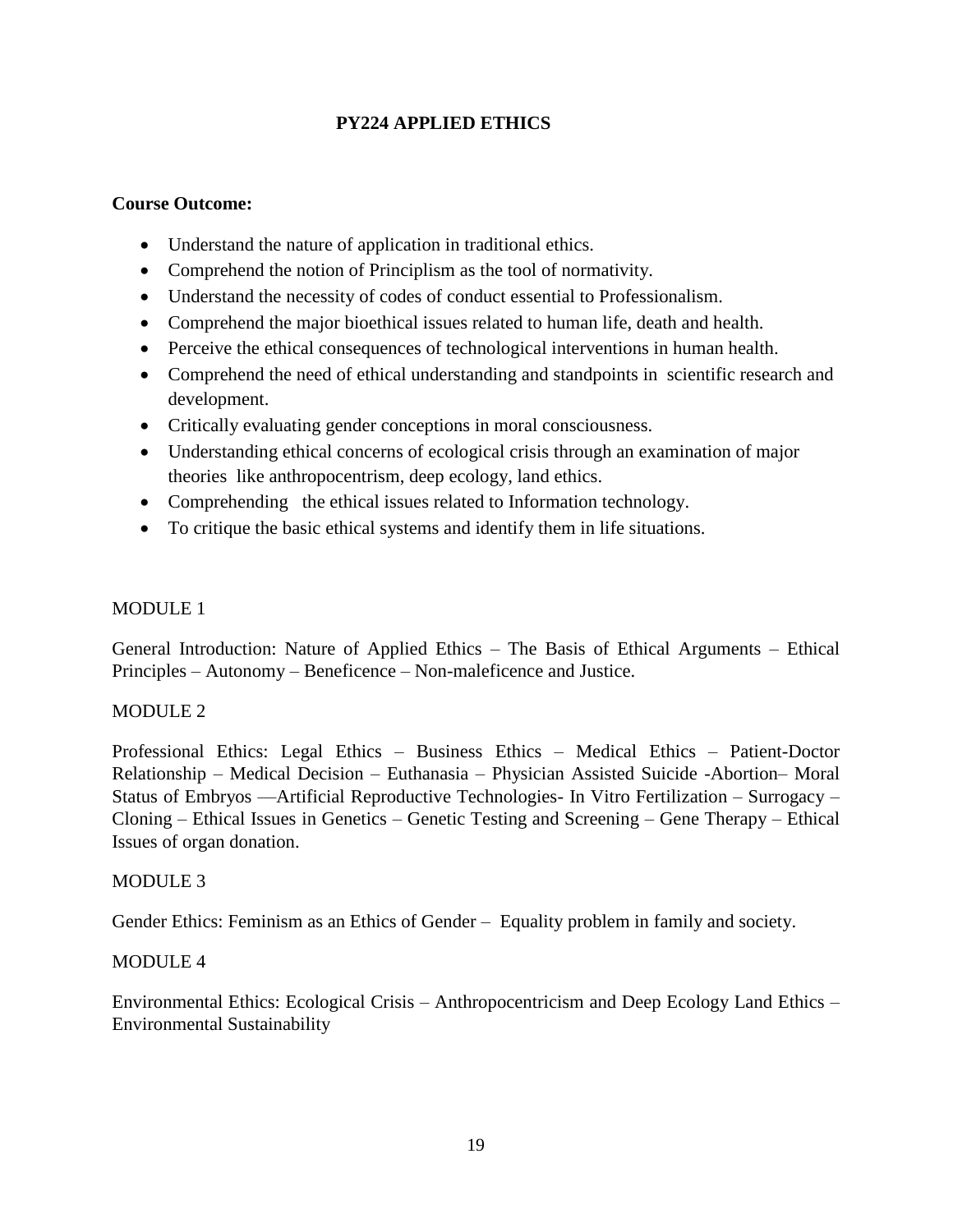# MODULE 5

Ethics of Information Technology: Cyber Ethics – Ethical Issues related to Digital Media; Print and digital – Motion Pictures.

| Practical Ethics – Peter Singer                                                       |
|---------------------------------------------------------------------------------------|
| Beginning of Bio-Ethics – Aron Ridiey                                                 |
| Practical Ethics – Hugh Lafollette                                                    |
| Bio-Medical Ethics – Walter Glannon (ed.)                                             |
| Contemporary Issues in Bio-Ethics – Tom Beauchamp and Roy Walters                     |
| The Ethics of Gender – Susan Frank Parsons                                            |
| Environmental Ethics - John Parson                                                    |
| Computer Ethics and Professional Responsibility: Terrel Ward Bynum and Simon Rogerson |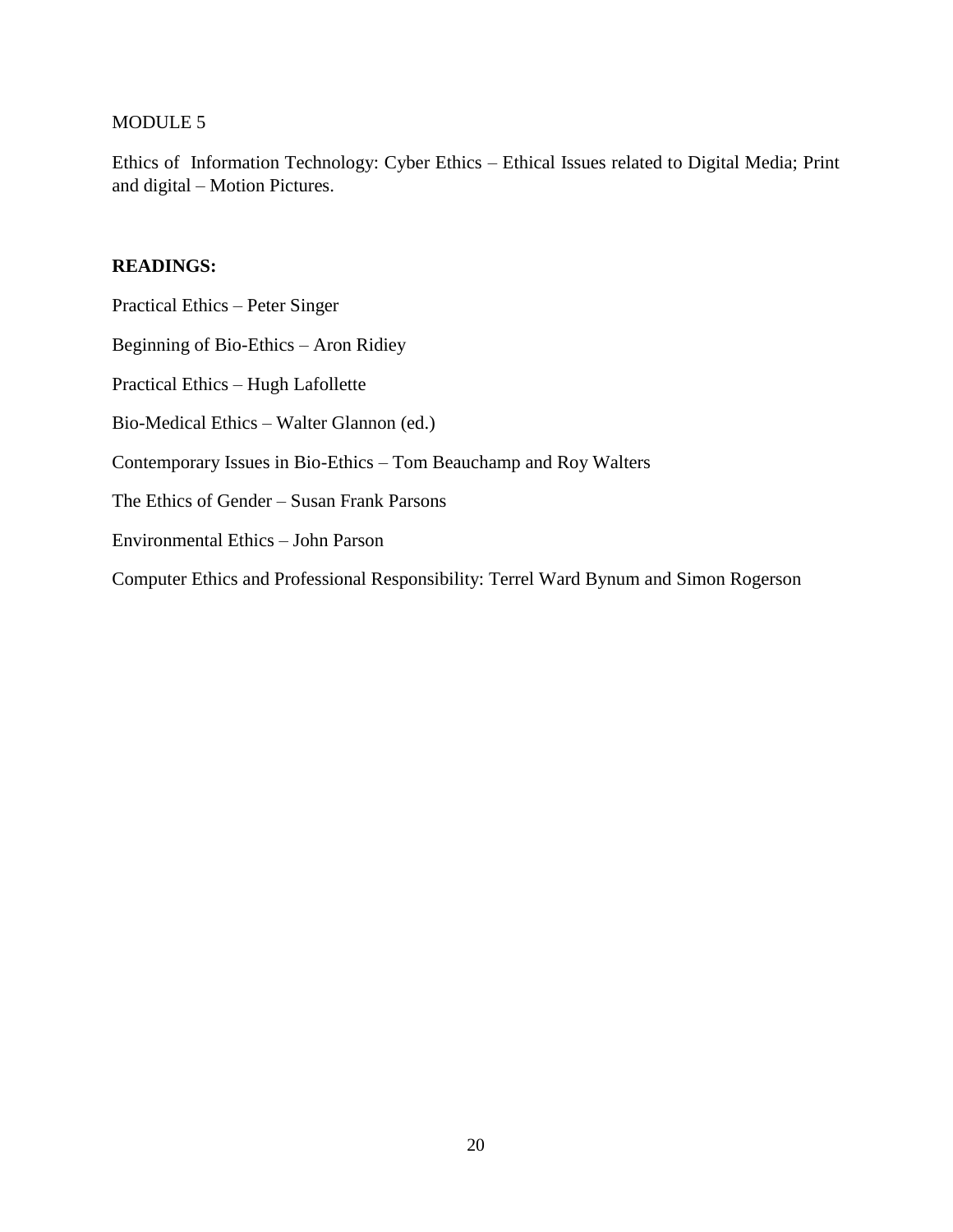# **PY 231 MODERN INDIAN THOUGHT**

### **Course Outcome**

- The student can understand the defining characteristics of Indian Renaissance movements as well as the salient features of modern Indian thought.
- The student can analyse the four yogas (Bhakti, Jnana, Karma and Raja yoga) and Universal Religion as conceived and expounded by Swami Vivekananda.
- The student can understand the theoretical foundations of Integral Yoga, analyse the concepts of involution and evolution as conceived by Sri Aurobindo
- The student can analyse the notion of humanism as it was conceived by Rabindranath Tagore and compare it to humanism in the western philosophical tradition.
- The student can understand Tagore's unique perspective of religion and analyse its distinguishing features.
- The student can analyse the epistemology of Dr. S Radhakrishnan and understand religious experience as envisioned by him.
- The student can understand the analysis of the human subject made by Krishnachandra Bhattacharya.
- The student can analyse and understand the concepts of freedom and education as envisaged by Jiddu Krishnamurthy.
- The student can gain an insight into the nature of intuition and the concept of ego as conceived by Mohammed Iqbal.
- The student can understand the tenets of the radical humanism of M.N. Roy
- The student can analyse the institution of caste in India and Dr B R Ambedkar's critique of it along with his concept of democracy.

### MODULE 1

Background of Modern Indian Thought - Indian Renaissance Movement - Salient Features of Modern Indian Thought.

### **MODULE 2**

Swami Vivekananda: Four Yogas - Universal Religion.

Sri Aurobindo Ghosh**:** Involution & Evolution - Integral Yoga.

Rabindranath Tagore**:** Humanism - Religion of Man.

MODULE 3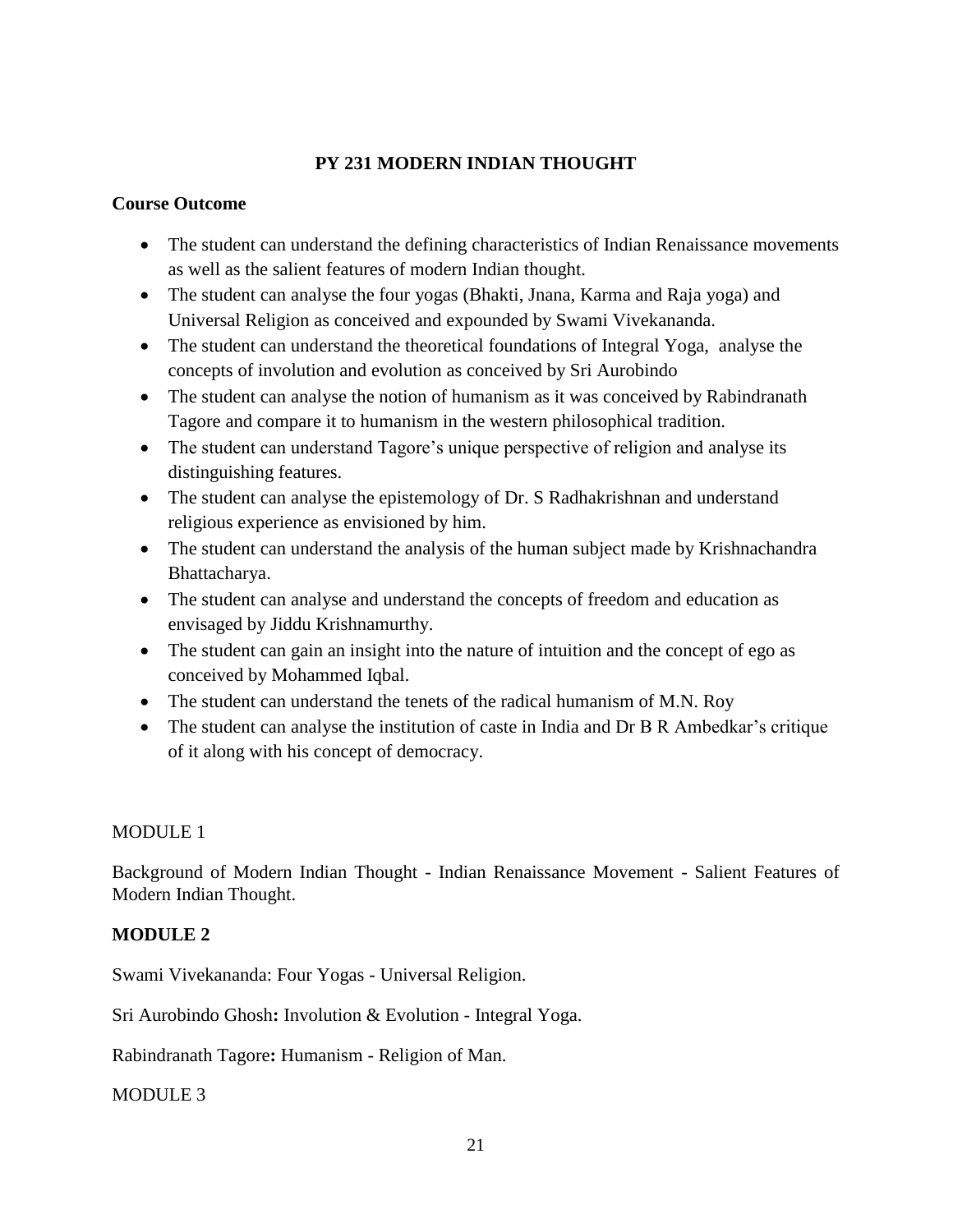Dr. S. Radhakrishnan**:** Intellect & Intuition - Religious experience.

Krishnachandra Bhattacharya: Subject as Freedom.

#### MODULE 4

Jiddhu Krishnamurthy**:** Freedom from the Known - Concept of Education.

Mohammed Iqbal: Nature of Intuition - Concept of Ego.

#### MODULE 5

M.N. Roy**:** Radical Humanism.

Dr. B.R. Ambedkar**:** Critique of Casteism - Concept of Democracy.

- 1. Lal, Basant Kumar. *Contemporary Indian Philosophy.* MLBD publishers, New Delhi, 1978.
- 2. Srivastava, R.L. *Contemporary Indian philosophy*. MLBD publishers, New Delhi, 1983.
- 3. Mahadevan, T.M.P. and Saroja, G.V. *Contemporary Indian philosophy*. Sterling publishers. 1981.
- 4. Naravane, V. S. *Modern Indian Thought*. Asia Publishing House, 1964.
- 5. Rishabchand. *The Integral Yoga of Sri Aurobindo.* Sri Aurobindo Ashram Press, 1953.
- 6. Tagore, Rabindranath. *The Religion of Man*. The Macmillan Company, 1931.
- 7. Iqbal, Mohammad. *Reconstruction of Religious Thought in Islam*. Stanford University Press, California, 1989.
- 8. Radhakrishnan, S. *An Idealist View of Life.* Read Books. 2008.
- 9. Radhakrishnan, S. *Religion in a Changing World.* Allen and Unwin. 1967.
- 10. Krishnamurti, J. *Freedom From The Known.* Rider Publishers, UK. 2010.
- 11. Vivekananda, Swami. *Complete Works.* LBA, 2018.
- 12. Rodrigues, Valerian. *The Essential Writings of B R Ambedkar*. OUP India. 2004.
- 13. Ambedkar, B.R. *Annihilation of Caste.* KDP Print, US, 2019.
- 14. Bhattacharya, Krishnachandra. *Studies in Philosophy. Vol 1.* Creative Media Partners, LLC, 2018.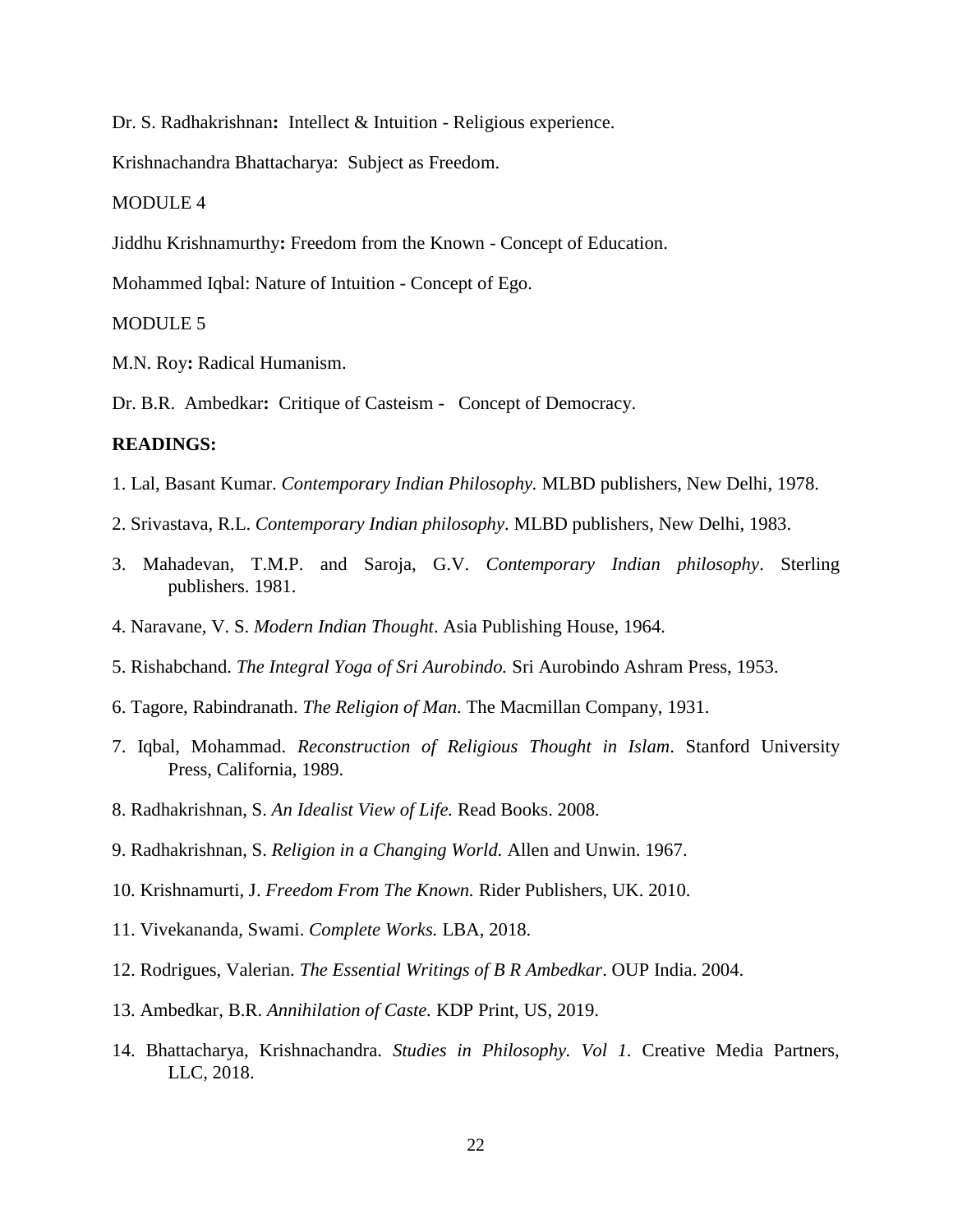### **PY232 PHILOSOPHY OF SCIENCE**

#### **Course Outcome**

- The interrelations between philosophy and science is introduced.
- It helps to see how modern science is verily philosophy.
- It also makes an awareness on how philosophers discuss about the methods, changes and progress that is happening in the field of science.

### MODULE 1

Introduction: The nature of philosophy of science- Historical development of science-The views of Copernicus, Kepler, Galileo, Newton, and Einstein (a very brief account) –Relation between Philosophy and Science – Realism vs Anti- realism.

### MODULE<sub>2</sub>

Explanations in Science: Hempel's Deductive- Nomological model of scientific Explanation – Theoretical explanation – Explanation and Causality.

#### MODULE 3

Methods in Science: Inductivism: The Baconian Model- Goodman's new paradox of induction – Logical Positivist Method of Science – Verificationism-Hypotheticodeductivism – Karl Popper: Theory of falsification- Versimilitude.

#### MODULE 4

Historical and Sociological Perspective on Scientific progress: The impact of Thomas Kuhn:

Paradigm, Paradigm Shifts and Scientific Revolutions - Incommensurability- Non cumulative progress of science.

### MODULE 5

Liberalism of Scientific Methods: Paul Feyerband- View of Scientific theories– Epistemological Anarchy.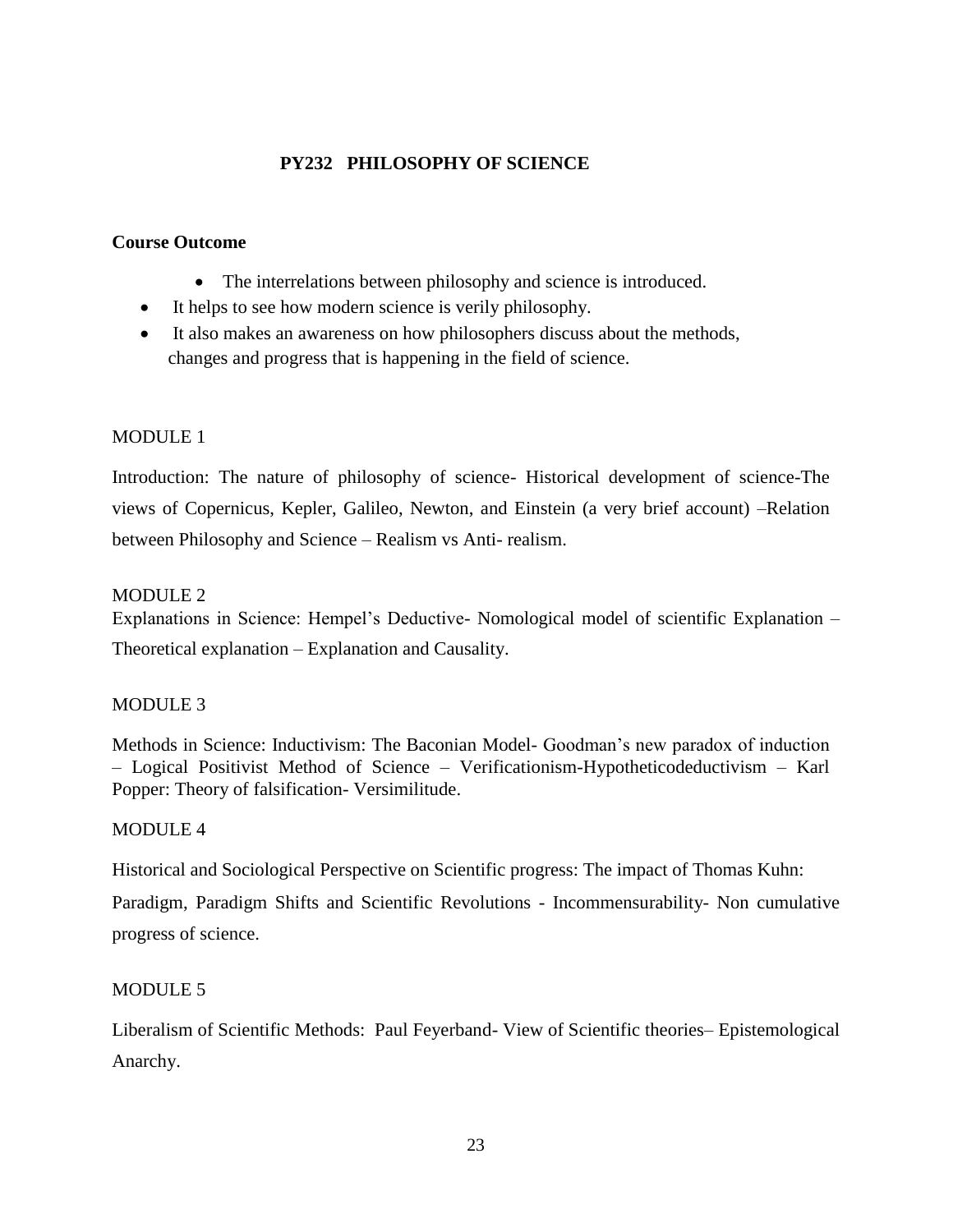### **READINGS**

Philosophy of Science –Alex Rosenberg Philosophy of Science: A Very Short Introduction – Samir Okasha The Logic of Scientific Discovery – Karl Popper Conjunctures and Refutations – Karl Popper Essays in the Philosophy of Science – C.S. Pierce What is the thing Called Science: A.F. Chalmers The Structure of Scientific Revolutions – Thomas Kuhn Philosophy of Science – P.H.Nidditeh A Realist Theory of Science- Roy Bhaskar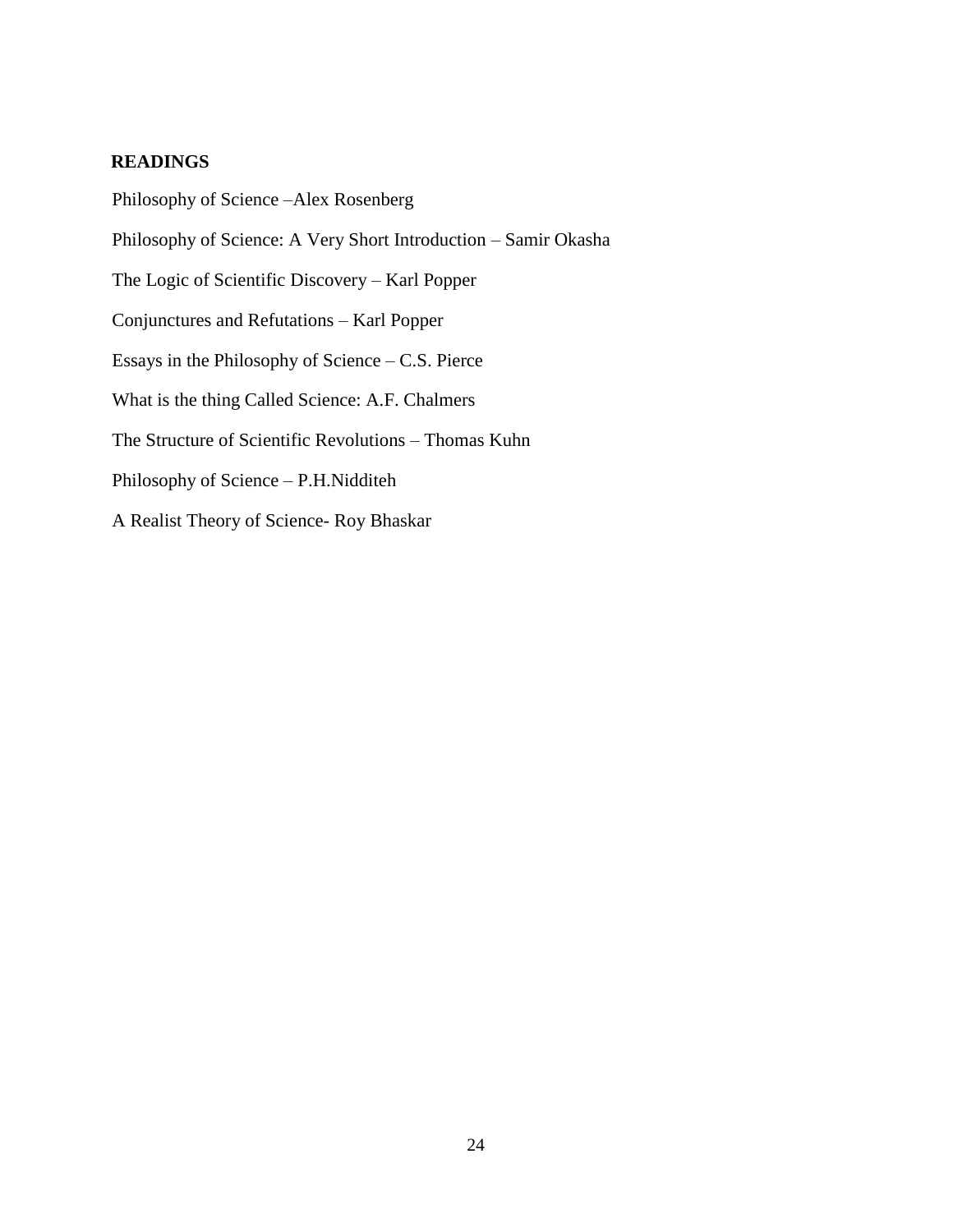# **PY 233 PHENOMENOLOGY AND EXISTENTIALISM**

### **Course outcome**

- Understand the basis and concept of Phenomenology.
- Evaluate the notion of Intentionality in the backdrop of phenomenology.
- Understand the method of phenomenological enquiry.
- Understand the importance and influence of the Existential movement in Philosophy.
- Comprehend the notion and stages of existence of Soren Kierkegaard.
- Evaluate the existential ideas of Karl Jaspers.
- Evaluate the problem of being according to Gabriel Marcel.
- Comprehend the existential concepts of Jean Paul Sartre.
- Understand the concept of Dasein in the philosophy of Heidegger.

### MODULE 1

Phenomenology: Background of Phenomenology - Brentano - Intentionality, Husserl: Basic features of his philosophy - Phenomenological Method: Phenomenological Reduction (epoche, bracketing), Eidetic Reduction , Transcendental Reduction. Merleau Ponty - Phenomenology of Perception.

### MODULE<sub>2</sub>

Existentialism: Background of Existentialism - Basic Tenets of Existentialism.

### MODULE 3

Soren Kierkegaard: Kierkegaard's notion of existence, The dialectic and spheres of existence (Stages of Existence)

#### MODULE 4

Karl Jaspers: *Existenz* and Transcendence.

Gabriel Marcel: Problem and Mystery - Pursuit of Being- Faith, Hope, Love, Charity

### MODULE 5

Jean Paul Sartre: Modes of Being *(ensoi and pour-soi*) - Concept of Freedom

Martin Heidegger: Concept of Dasein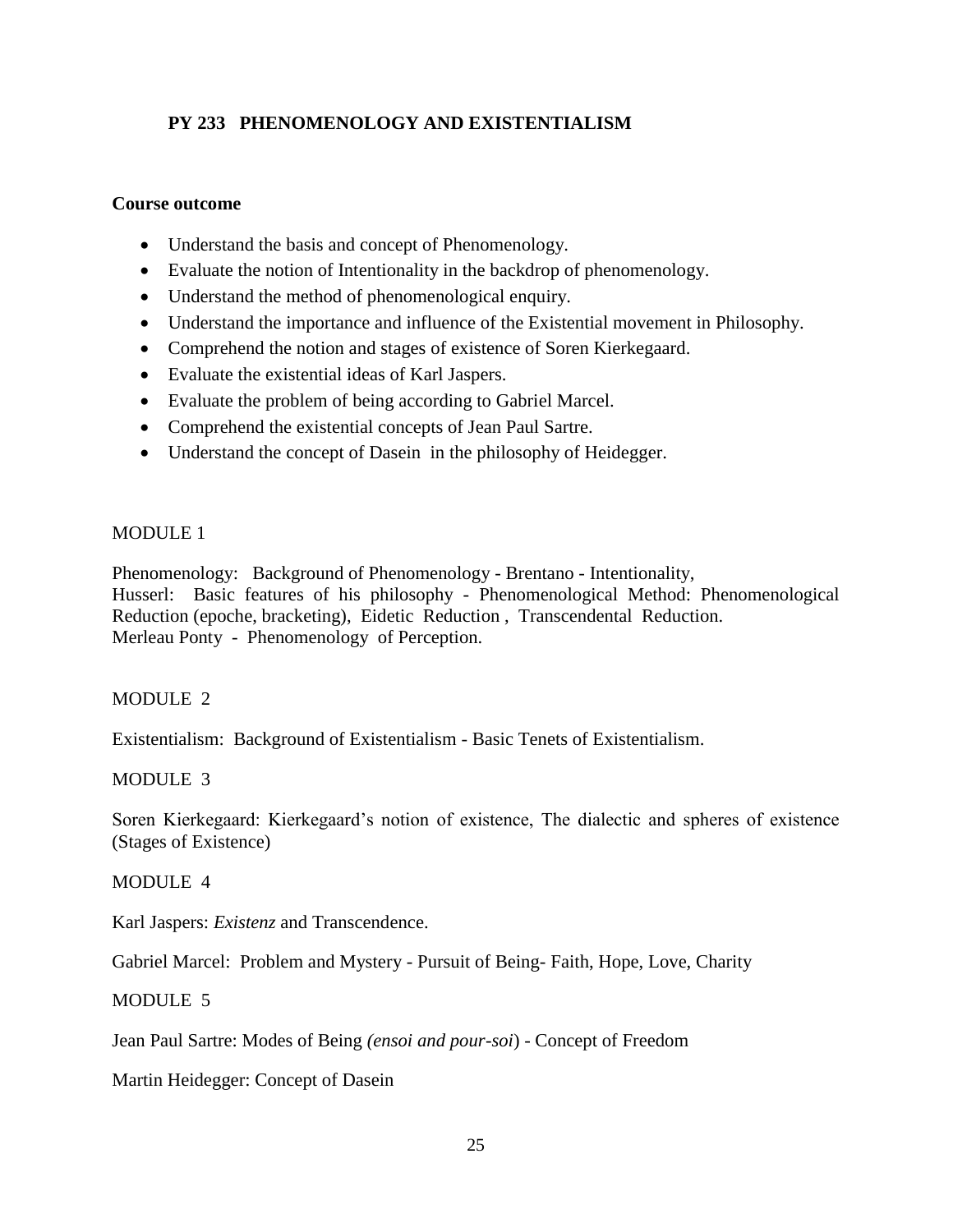#### **Readings:**

A Critical Survey of Existentialism and Phenomenology: M.K. Bhadra Six Existentialist Thinkers: H.J.Blackham Ideas: Husserl Phenomenology and Deconstruction: Dr. Sundarajan Being and Nothingness : Jean Paul Sartre An Introduction to Existentialism: Robert Olsen Irrational Man: A Study in Existential Philosophy – William Barrett The Phenomenological Movement : Herbert Spiegelberg Husserl: An Analysis of his Phenomenology : Paul Ricoeur Phenomenology of Perception: Merleau Ponty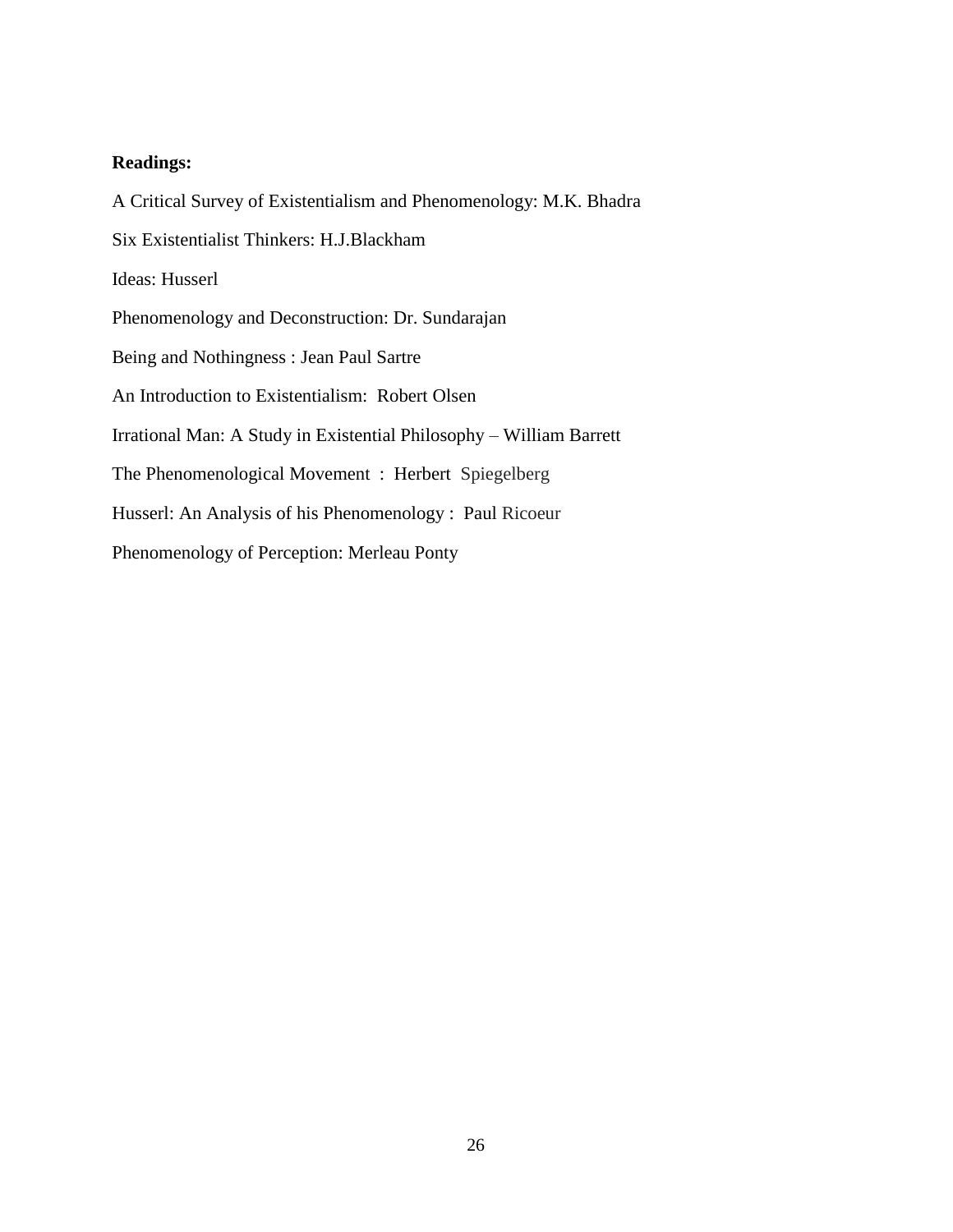# **PY 234 ANALYTICAL PHILOSOPHY**

### **Course Outcome**

- Analytical philosophy gives a training on understanding the function and limitations of language in its logical and natural expressions.
- It helps the student to identify the possible troubles that may arise due to the mistaken use of language and logical argumentations.
- Helps the student to see how proper use of language helps to come out of a good number of puzzles.
- Understand the philosophies of Frege, Russell, Strawson, Wittgenstein.
- Analyse the contributions of Ryle, Austin, Chomsky, Quine, Davidson and Dummett towards linguistic philosophy.

### MODULE1

Historical Roots of the analytical tradition- the linguistic turn- the analytic critique- two models of analysis: therapeutic and descriptive

### MODULE<sub>2</sub>

 Logic and Language: Frege :sense and reference- Bertrand Russell: theory of descriptionscriticisms by P.F. Strawson- logical atomism- The Rise and Fall of Logical Positivism: Verification theory of meaning-criticisms

#### MODULE 3

Origins of Linguistic Philosophy: Ludwig Wittgenstein: the early philosophy-

*TractatusLogicoPhilosophicus*( the seven theses,T1 to T7- a brief survey) language – reality relationship-picture theory of meaning- the later philosophy- language games-use theory of meaning –function of philosophy

#### MODULE 4

Gilbert Ryle: Category mistake and mental concepts (anti-Cartesianism)- JL Austin: speech act theory .

#### MODULE 5

Noam Chomsky: Theory of innatism in language-concept of universal grammar-

W.V.O.Quine: rejection of the two dogma's of empiricism – rejection of analytic –synthetic distinction- rejection of verifiability theory- Donald Davidson: theory of meaning - Michael Dummett- the intuitionist semantics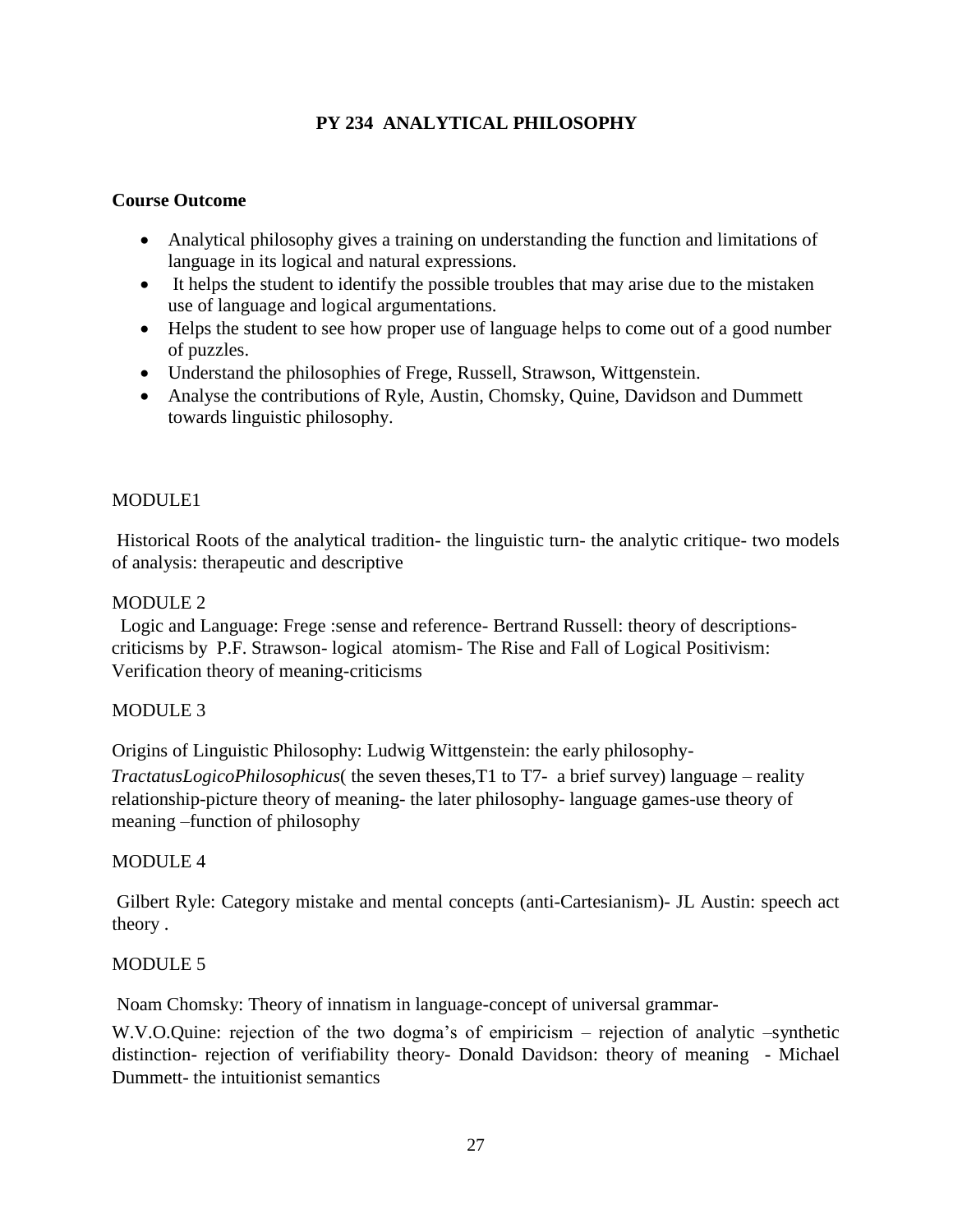## Readings

- 1. Analytic philosophy -Barry R Gross
- 2. Language,Truth and Logic- AJ Ayer
- 3. Tractatus Logico Philosophicus Wittgenstein
- 4. Philosophical Investigations- Wittgenstein
- 5. The Concept of Mind-Ryle
- 6. Word and Objects- Quine
- 7. Chomsky: Ideas and Ideals –Smith Nerl
- 8. Recent Developments in Analytic Philosophy-RC Pradhan
- 9. Analytic Philosophy- Avrum Stroll
- 10. Origins of Analytic philosophy- Dummett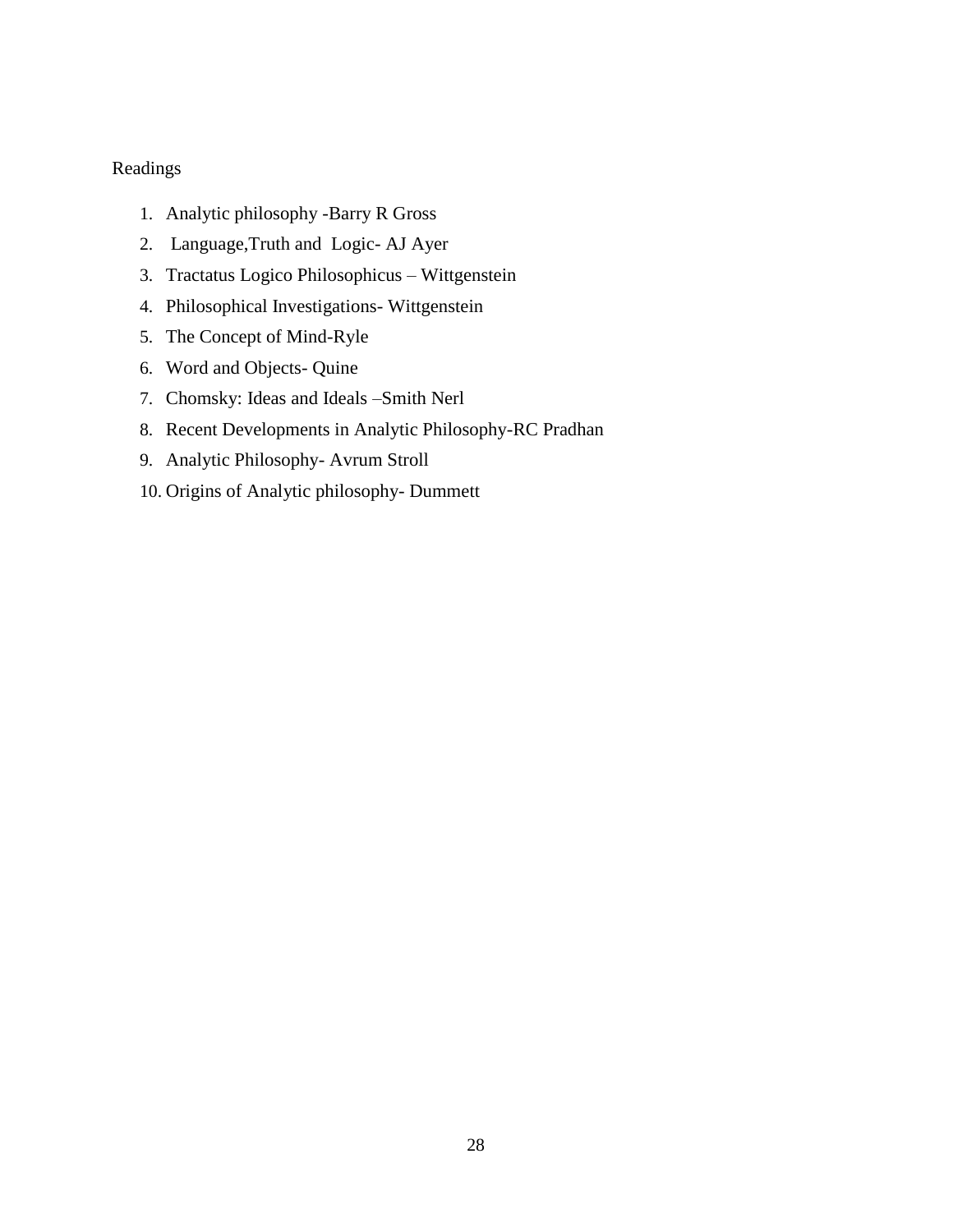# **PY 241 GANDHIAN THOUGHT & PEACE STUDIES**

### **Course Outcome**

- By taking the old problems of ancient Indian philosophy, Gandhi relates these notions to actual life and experience of twentieth-century India and succeeds to some extend in reducing their abstractness.
- Gandhi emphasises the ultimacy of spiritual values and also demonstrates the roots of these values lies in the development of a renewed sense of quest for Truth through Morality and Non-Violence.
- Gandhian social philosophy creates an awareness of the existential conditions of life and the need to reconcile the forces of tradition with those of modernity to create an ideal society.
- Gandhian thought develops under the condition that the basic aim of political philosophy is to develop a world-view, not only of the individual but the whole of human race functioning for the welfare of all.
- Gandhian ideals highlight the necessity to maintain World-Peace for the proper development of humanity and how it can be achieved through peaceful methods.

### **MODULE: I**

Basics of Gandhian Thought: God and Truth, Truth and Non-violence, Religion and morality **MODULE: 2**

Principles of Peace making: Satyagraha, Qualifications of a Satyagrahi, Philosophy of Ends and means

### **MODULE: 3**

Peaceful methods of social and economic change : Sarvodaya, Bread Labour, Doctrine of Trusteeship, Cottage-Industry versus Industrialisation, Environmental Sustainability, Role of Men and Women in Society.

### **MODULE: 4**

Political Philosophy: Swaraj (the aspect of Political Freedom), the Individual and the State, Decentralisation, Panchayat Raj, the Ideal State, Sarvodaya, the Role of Education, Swadeshi, the element of Nationalism and Internationalism.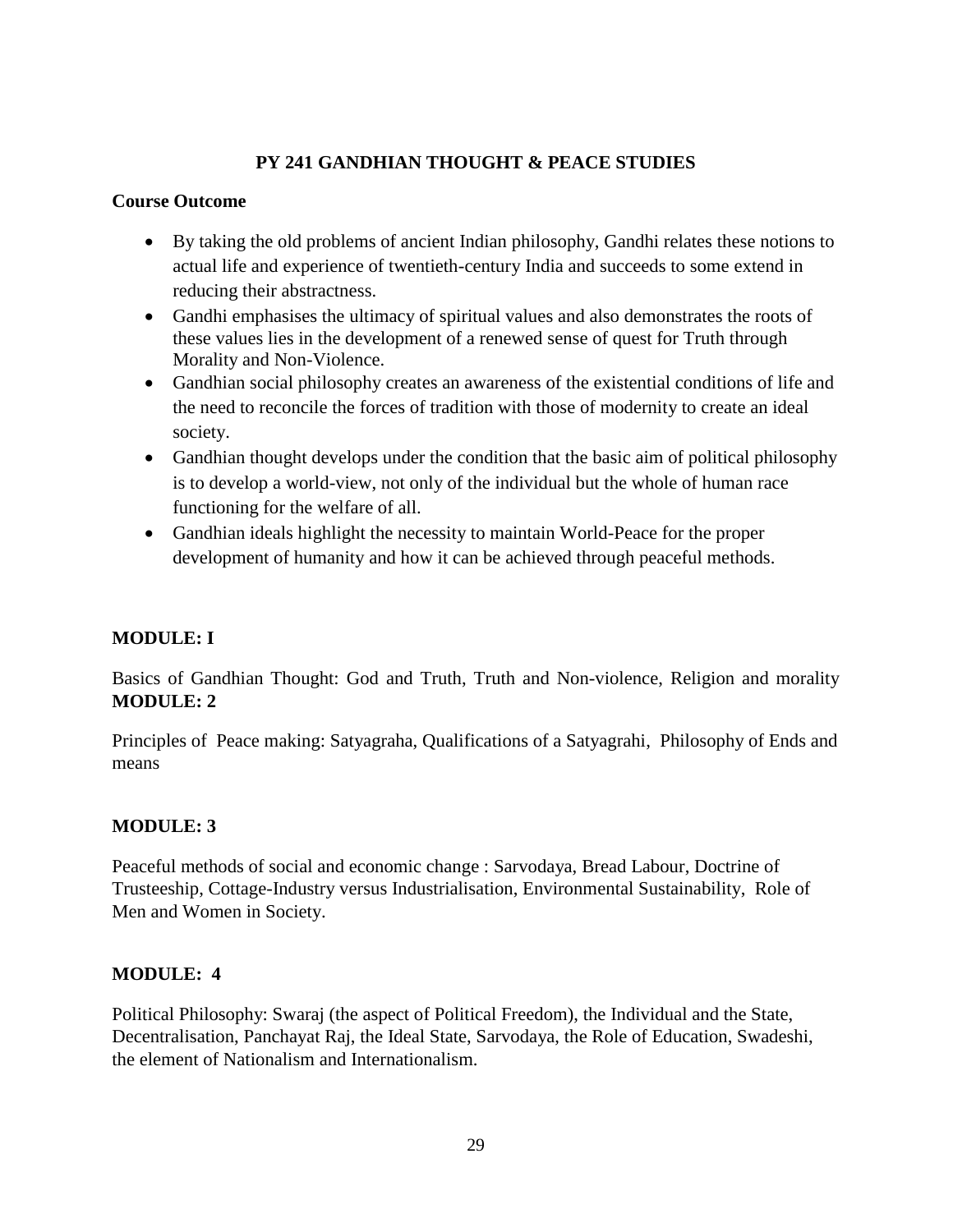#### **MODULE: 5**

Gandhi Ideals and World Peace: Peace Education, War and Terrorism as a hindrance to Peace, Adaptation of Gandhian methods as solution for Peace, the influence of Gandhian peaceful methods on Martin Luther King and Nelson Mandela.

#### **Readings**

- 1. *The Philosophy of Mahatma Gandhi* D.M. Data
- 2. *The Political Philosophy of Mahatma Gandhi*-G.R. Dhawan
- 3. *The Power of Non-Violence* –Richard. B. Gregg
- 4. *The Gandhian Way*-J.B.Kripalini
- 5. *Truth and Non-Violence*-T.M.P.Mahadevan
- 6. *Social Philosophy of Mahatma Gandhi*-Mahadeva Prasad
- 7. *Peace Studies: Discipline and Dimensions*-Ashu Pasricha
- 8. *Conflict Resolution and Gandhian Ethics*-Thomas Weber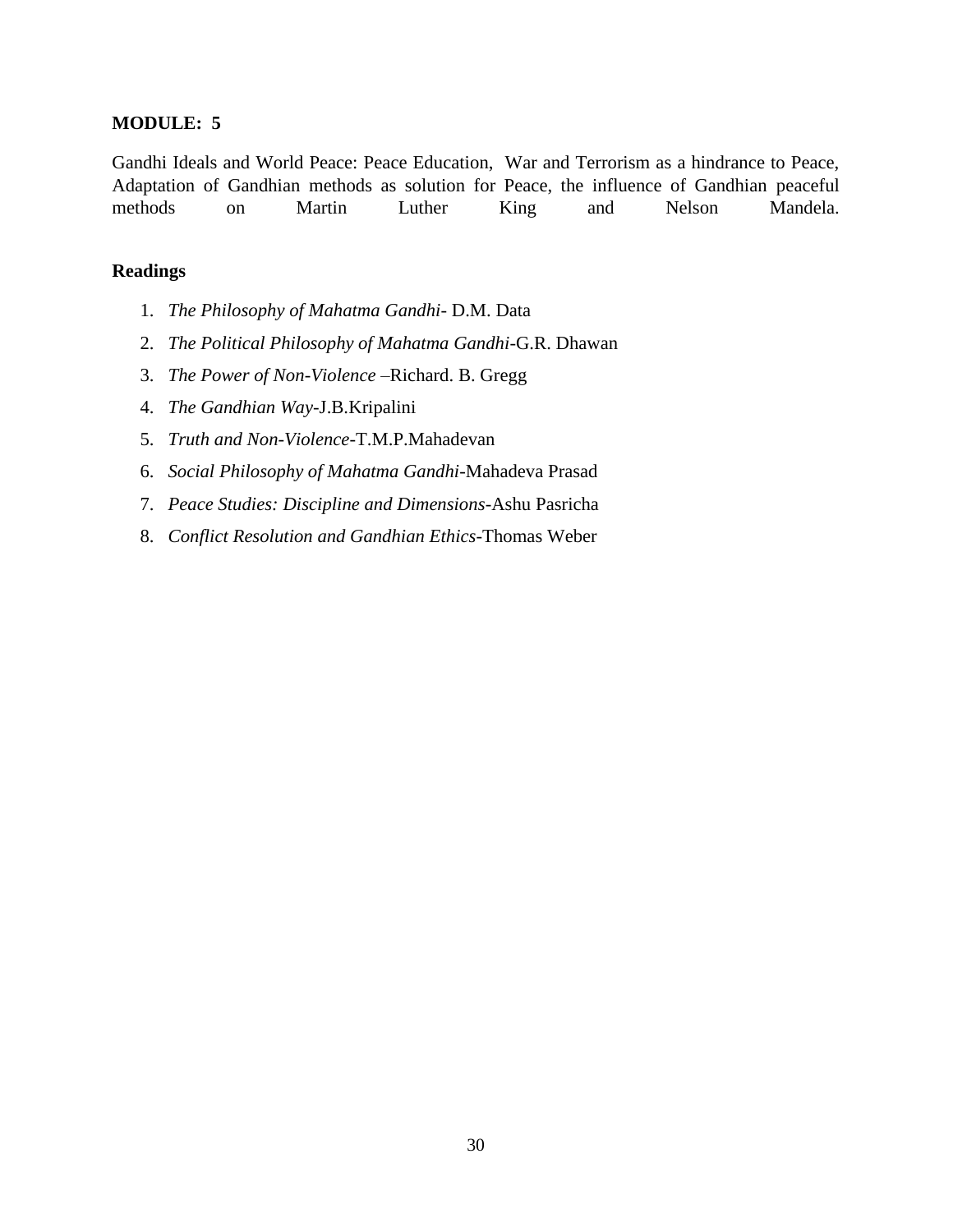# **PY 242 CONTEMPORARY CONTINENTAL PHILOSOPHY**

### **Course Outcome**

- The course outcome is a familiarity to a number of emerging philosophers in contemporary continental tradition and their significant contributions.
- It helps the students to see how in a post-modern setting the cultural boundaries are transcended so as to open up oneself to respect the voice of the other, how to bring up the marginalized to the limelight etc.
- The students can understand the philosophical contributions of structuralists like Saussure,poststructuralists like Derrida,Lacan, Levinas and Foucault.
- Analyses the hermeneutic traditions of Dilthey and Gadamer.
- Understand the postmodern philosophy of Lyotard and critical theories of Adorno and Habermas.

### MODULE1

Structuralism : Ferdinand de Saussure: language as a science of signs- the nature of signs- langue and parole

#### MODULE 2

Post Structuralism : Derrida: deconstruction-critique of logocentrism- metaphysics of presencedifference- Levinas: alterity-face substitution- Lacan: mirror stage- Foucault: archaeology as the method of knowledge

### MODULE 3

Hermeneutics: Dilthey: explanation and understanding – Gadamer: philosophical hermeneuticstheory of understanding

#### MODULE 4

Postmodernism: the project of modernity- Lyotard: critique of metanarrative tradition

#### MODULE 5

Critical Theory: Jurgen Habermas: the theory of communicative action- Theodor Adorno: the theory of negative dialectics

- 1. An Introduction to Continental Philosophy-David West
- 2. The Continental Philosophy Reader Richard Keany & Rainwater
- 3. Continental Philosophy-William R Schroder
- 4. Semiotics and Structuralism: Terence Hawker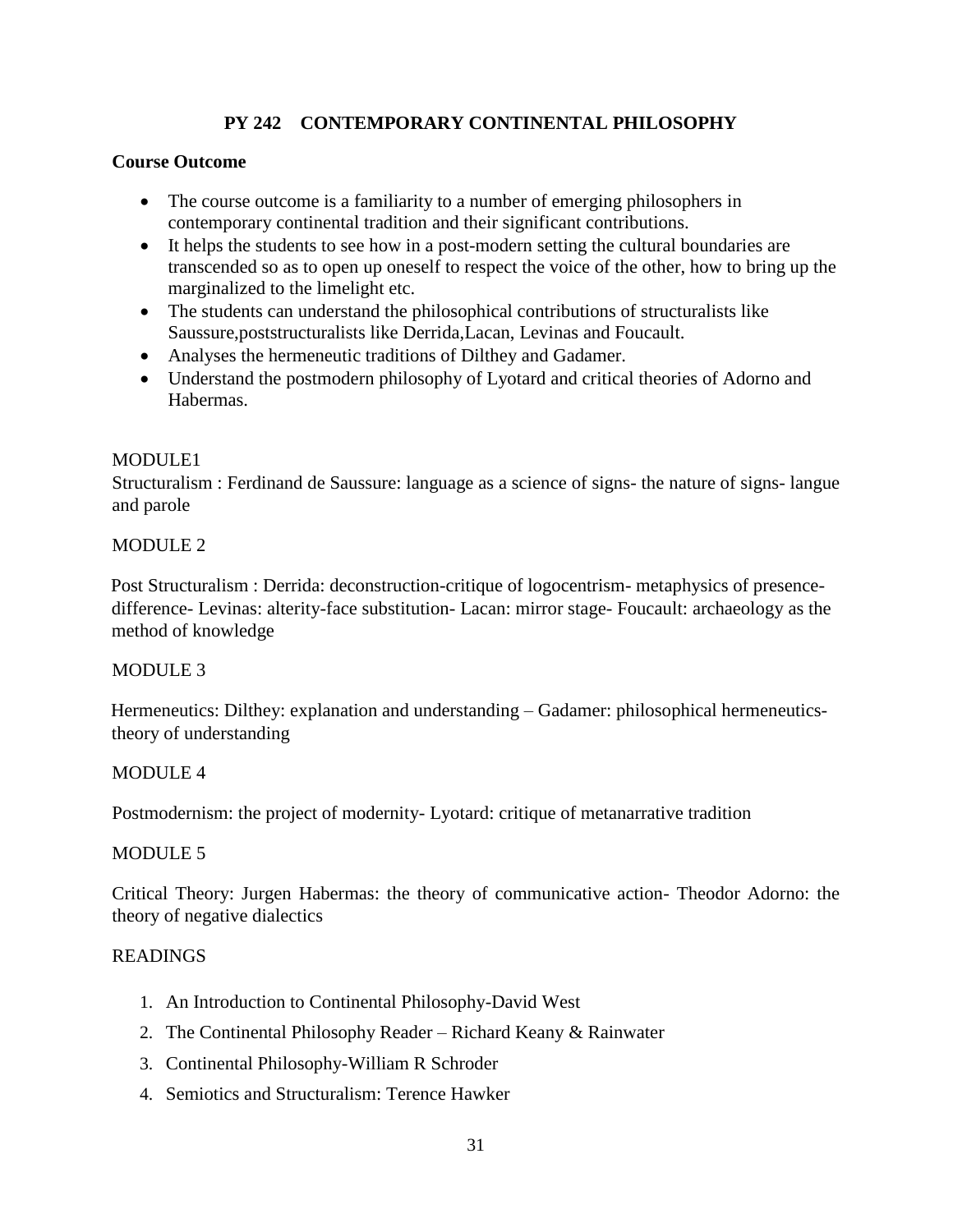- 5. From modernism to postmodernism-an anthology- mcNeill and Feldman
- 6. The Blackwell Guide to Continental Philosophy- Robert C Solomon & David Sherman
- 7. Paul Ricoeur- karlsimms
- 8. Truth and Method- H.G. Gadamer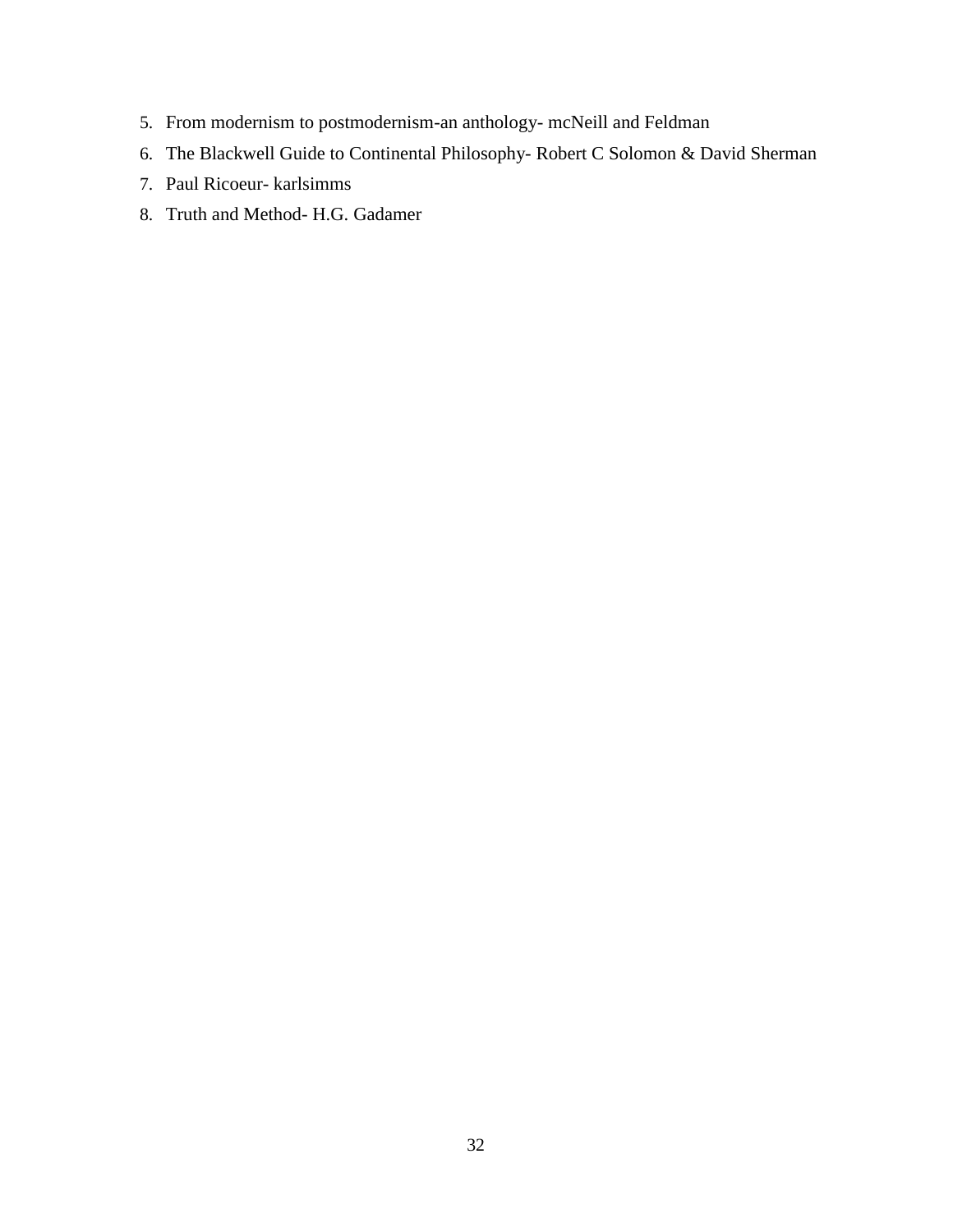### **PY 243 PHILOSOPHY OF MIND**

### **Course Outcomes:**

- The student can understand the nature and scope of Philosophy of Mind as an academic discipline.
- The student can understand the historical evolution of the mind-body problem from Rene Descartes to Gilbert Ryle.
- The student can analyse the various forms of behaviorism and its philosophical implications.
- The student can analyse the different formulations of the Mind-Brain identity theory and understand the evolution of the theory of eliminative materialism.
- The student can analyse the challenges posed to the identity theory by the multiple realizability argument and understand the emergence of Functionalism as a dominant paradigm in Philosophy of Mind.
- The student can understand the dimensions of the computational theory of mind and Artificial Intelligence.
- The student can analyse and understand the significance of the thought experiments in Philosophy of Mind.
- The student can analyse the complex features of consciousness and understand their significance.
- The student can analyse and understand the problem of explanatory gap and the nuances of the higher order theories of consciousness.

### MODULE 1 Mind-Body Problem

Scope of Philosophy of Mind - Evolution of Mind-Body problem (Historical): Substance dualism of Descartes – Psycho-physical parallelism of Spinoza – Double Aspect Theory of Leibniz – Occasionalism of Malebranche – Epiphenomenalism – Emergentism – perspective of Gilbert Ryle.

Varieties of Property dualism: Fundamental Property dualism - Emergent Property Dualism - Neutral monist property dualism – Panpsychism.

MODULE 2 Reductionist Theories

Behaviourism: Logical, Ontological, Methodological and Philosophical Behaviourism

The Mind-Brain Identity Theory: Type-type identity- Token- identity.

Eliminative materialism

MODULE 3 Non-Reductionist Theories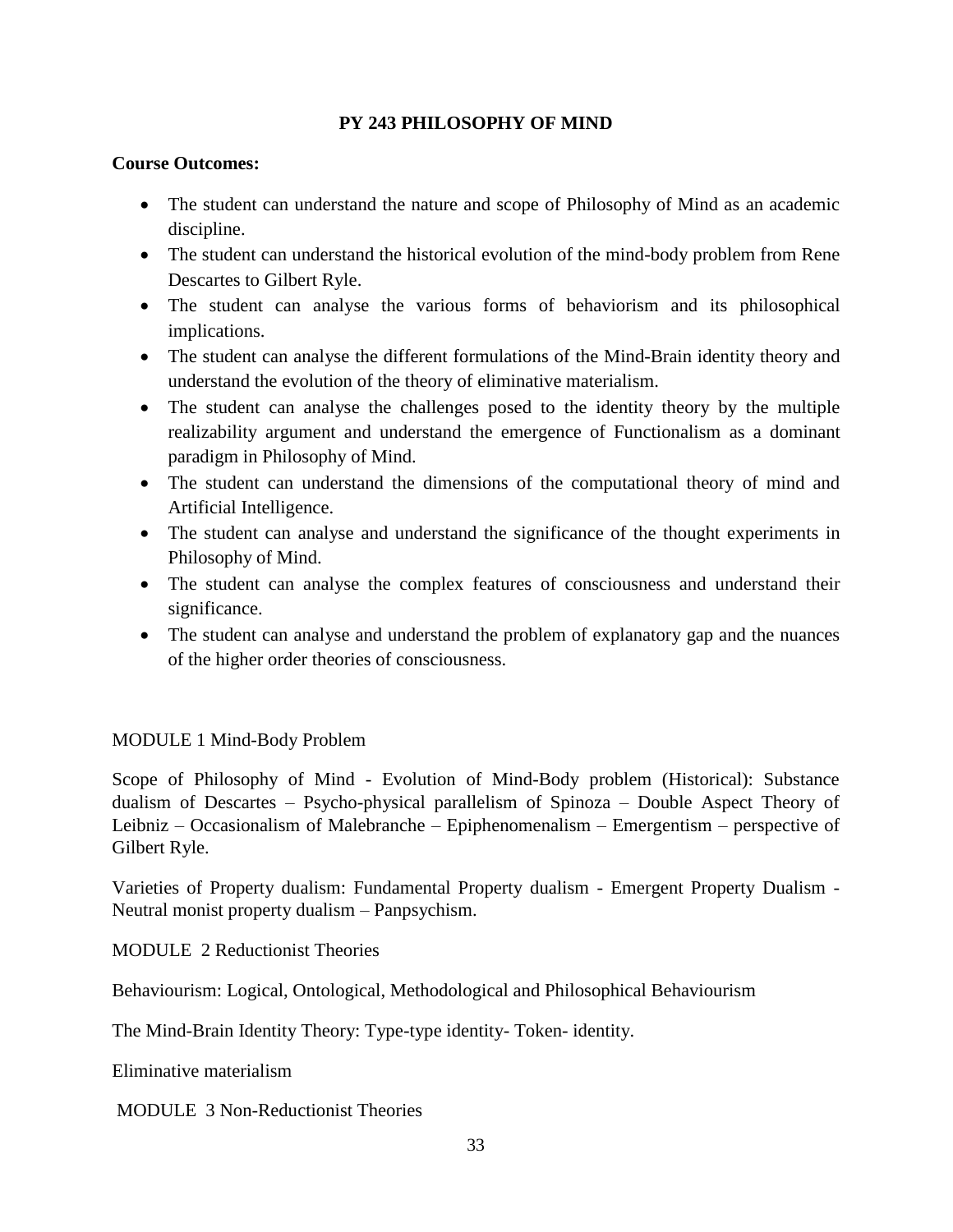Challenges to the Identity Theory - Multiple Realizability argument - Functionalism- Forms of Functionalism - Computational theory of Mind - Artificial Intelligence: Strong and Weak AI

MODULE 4 Thought Experiments in Philosophy of Mind

The Turing Test of Alan M Turing – Chinese Room Argument of John Searle – Inverted Spectrum Argument of John Locke – Bat Argument of Thomas Nagel – Knowledge Argument of Frank Jackson – Zombie Argument of David Chalmers.

### MODULE 5 Consciousness

Features of Consciousness: Subjectivity, Qualia, Intentionality, Unity

Problem of Consciousness – Creature and State Consciousness – Phenomenal and Access Consciousness – Problem of Explanatory Gap – Higher Order Theories of Consciousness.

### **Readings:**

Philosophy of Mind- Jaegwon Kim, Third Edition, Westview Press, 1996

Philosophy of Mind: A Beginner's Guide- Ian Ravenscroft, Oxford University Press, 2005

An Introduction to Philosophy of Mind- E. J. Lowe, Cambridge University press, 2000

Philosophy of Mind: A short Introduction- Edward Feser, One World Publications

Philosophy of Mind: A contemporary Introduction- John Heil, Routledge, 2004

The Place of Mind- Brian Cooney, Cengage Learning, 1999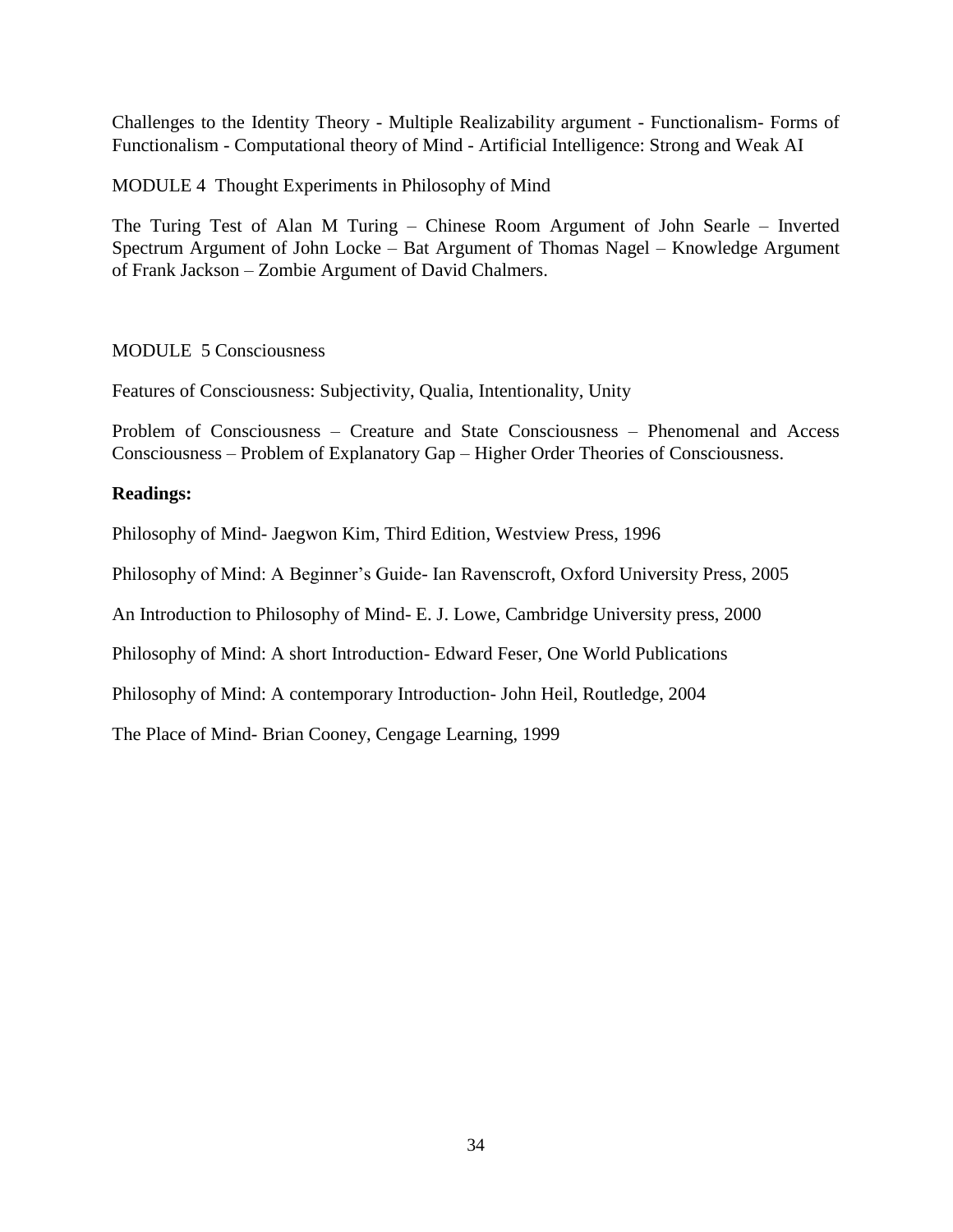### **PY 244 PHILOSOPHY OF RELIGION**

### **Course Outcome**

- To familiarise the students with the nature and scope of the philosophy of religion.
- To acquaint the students with religious epistemology
- To obtain an understanding about the dynamic of religious experience.
- To understand the nature and function of religious language
- To enlighten the students about the scope and limitations of religious hermeneutics.
- To develop critical perspectives on religion and to cultivate religious tolerance.

### MODULE<sub>1</sub>

Definition, Nature and Scope of Philosophy of Religion - Philosophy of Religion and Theology.

### MODULE 2

Religious Epistemology: Religious Knowledge and Experience - Foundations of Religious Belief: Reason, Revelation and Faith.

William Alston - mystic experience.

### MODULE 3

Religious Language: Nature of Religious Language - Symbolic and Analogical- Verifiability and Falsifiability of Religious Statements.

Wittgenstein - Religious Statements and Language Game.

### MODULE 4

Religious Hermeneutics: Exegesis and Hermeneutics.

Paul Ricoeur - Suspicion and Faith.

### MODULE 5

Religion in the Modern World – Secularism - Religious Tolerance.

- 1. Philosophy of Religion- John Hick
- 2. The Philosophy of Religion Thomas McPerson
- 3. Philosophy of Religion –A R Mohapatra
- 4. Introduction to Religious Philosophy Y. Masih